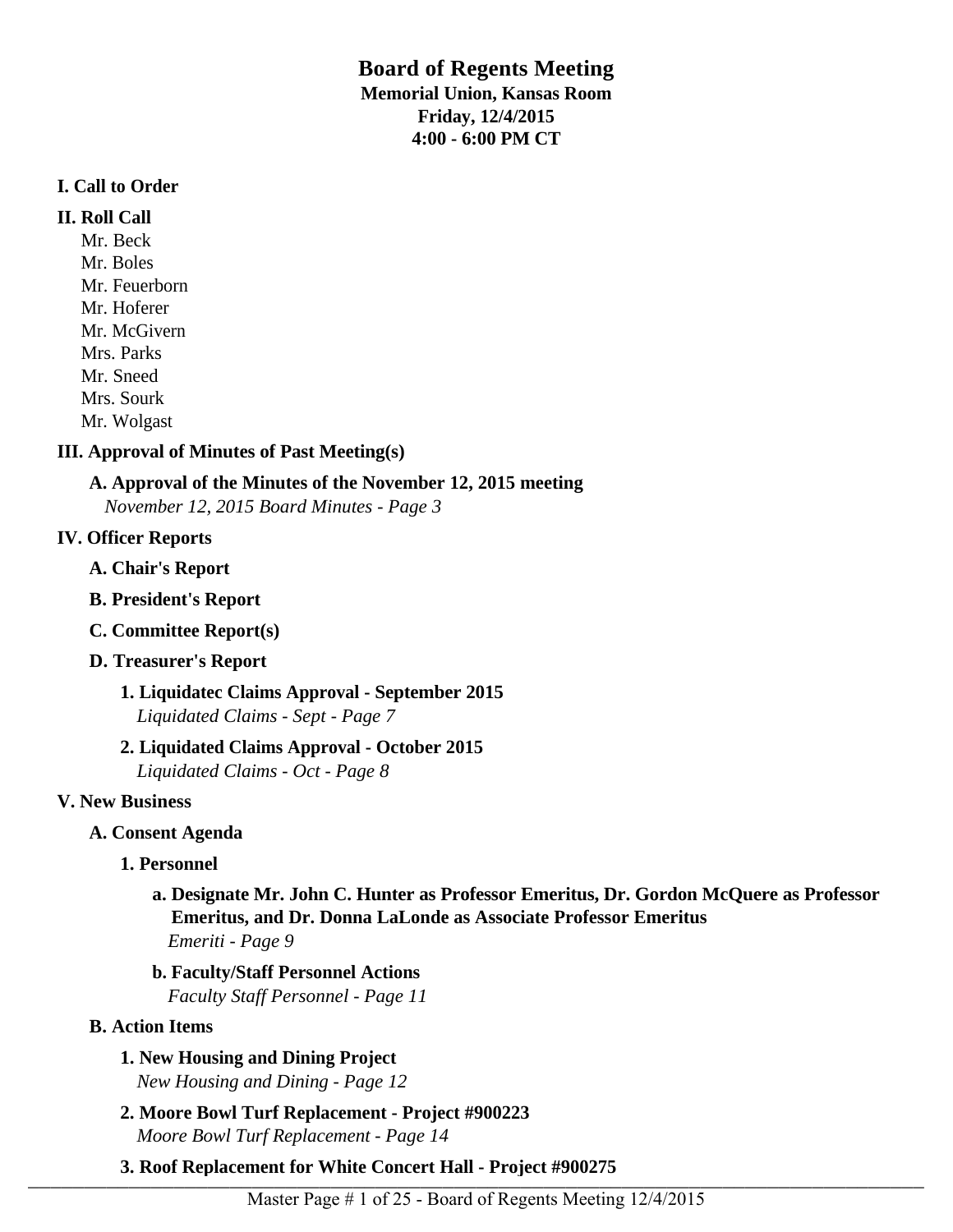*White Concert Hall Roof - Page 16* 

- **4. Roof Overlay of Morgan Hall Project #900275** *Morgan Hall Roof - Page 17*
- **5. New Parking Lot at SE corner of campus (Law School) Project No. M15011** *New SE Parking Lot - Page 18*
- **6. Washburn Institute of Technology Building D Renovation** *Washburn Tech Building D Ventilation - Page 20*
- **7. UPS/Power Distribution Unit for Washburn Data Center** *UPS-Power Distribution - Page 22*
- **8. Forensic Science Program Purchase of Bunker LUMOS Fourier Transform Infrared (FT-IR) Microscope and Briker SENTERRA Raman Spectroscopy Microscope** *Forensic Science Program - Page 23*
- **9. KanTRAIN Mobile Connections Center** *KanTRAIN Mobile Connections Center - Page 24*

## **C. Information Item(s)**

**1. Report of Purchases between \$25,001 and \$50,000**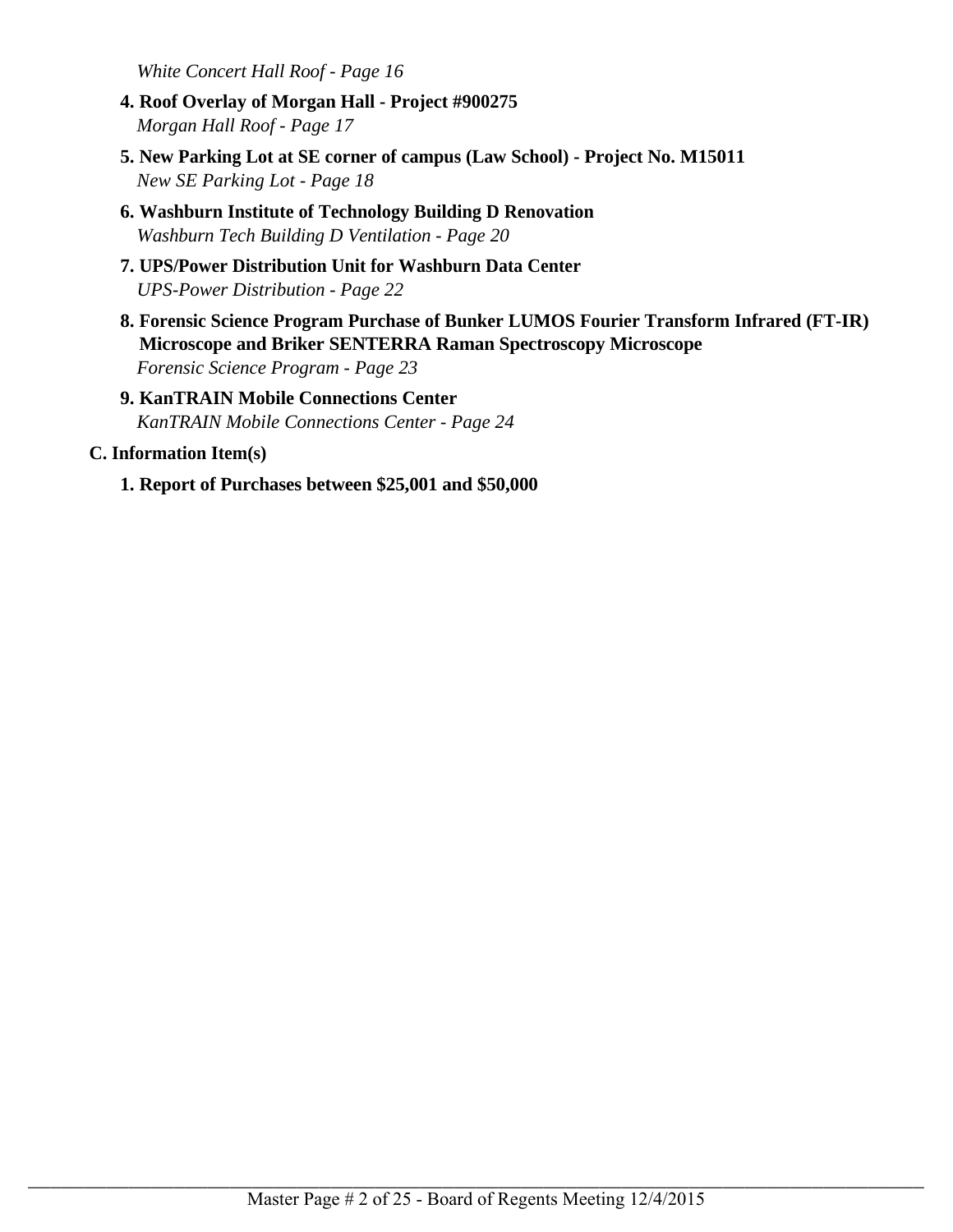# **WASHBURN UNIVERSITY OF TOPEKA BOARD OF REGENTS MINUTES November 12, 2015**

**\_\_\_\_\_\_\_\_\_\_\_\_\_\_\_\_\_\_\_\_\_\_\_\_\_\_\_\_\_\_\_\_\_\_\_\_\_\_\_\_\_\_\_\_\_\_\_\_\_\_\_\_\_\_\_\_\_\_\_\_\_\_\_\_\_\_\_\_\_\_\_\_\_\_\_\_\_\_\_**

### I. **Call to Order**

Chairperson Sneed called the meeting to order at 4:00 p.m.in Conference Center C/D side on the Washburn Institute of Technology campus.

### **II. Roll Call**

Present were: Mr. Beck, Mr. Boles, Mr. Feuerborn, Mr. Hoferer, Mr. McGivern, Mrs. Parks, Mr. Sneed, Mrs. Sourk and Mr. Wolgast.

## **III. Approval of Minutes of the September 25, 2015 meeting**

It was moved and seconded to approve the Minutes of the September 25, 2015 meeting. Motion by Regent Parks and seconded by Regent Boles. Motion passed.

## **IV. Officer Reports**

### **A. Chair's Report**

There was no Chair's report.

### **B. President's Report**

President Farley thanked all who were able to participate in 150<sup>th</sup> Grand Homecoming, saying he heard no comments that were not positive about the event. He thanked members of the Oversight committee - Dr. Ottinger, Dr. Mazacheck, Dr. Hornberger, Amanda Hughes and Julie Olsen – saying all worked very hard to make this event successful.

Dr. Farley reported the Governor released recommendations based on new estimates for tax revenues. For this year, there no recommendations relating to higher education. Proposals for next year also have no cuts for higher education.

President Farley said that on July 1, 2017, the option to prohibit concealed weapons on campus will expire. He said discussions have begun about what policies need to be in place at that time. Two town hall meetings were held on the Washburn University campus which were productive. There is a good deal of anxiety among the faculty, but discussions focused on being proactive about these policies. A town hall meeting will be held at Washburn Tech Friday morning, November 13.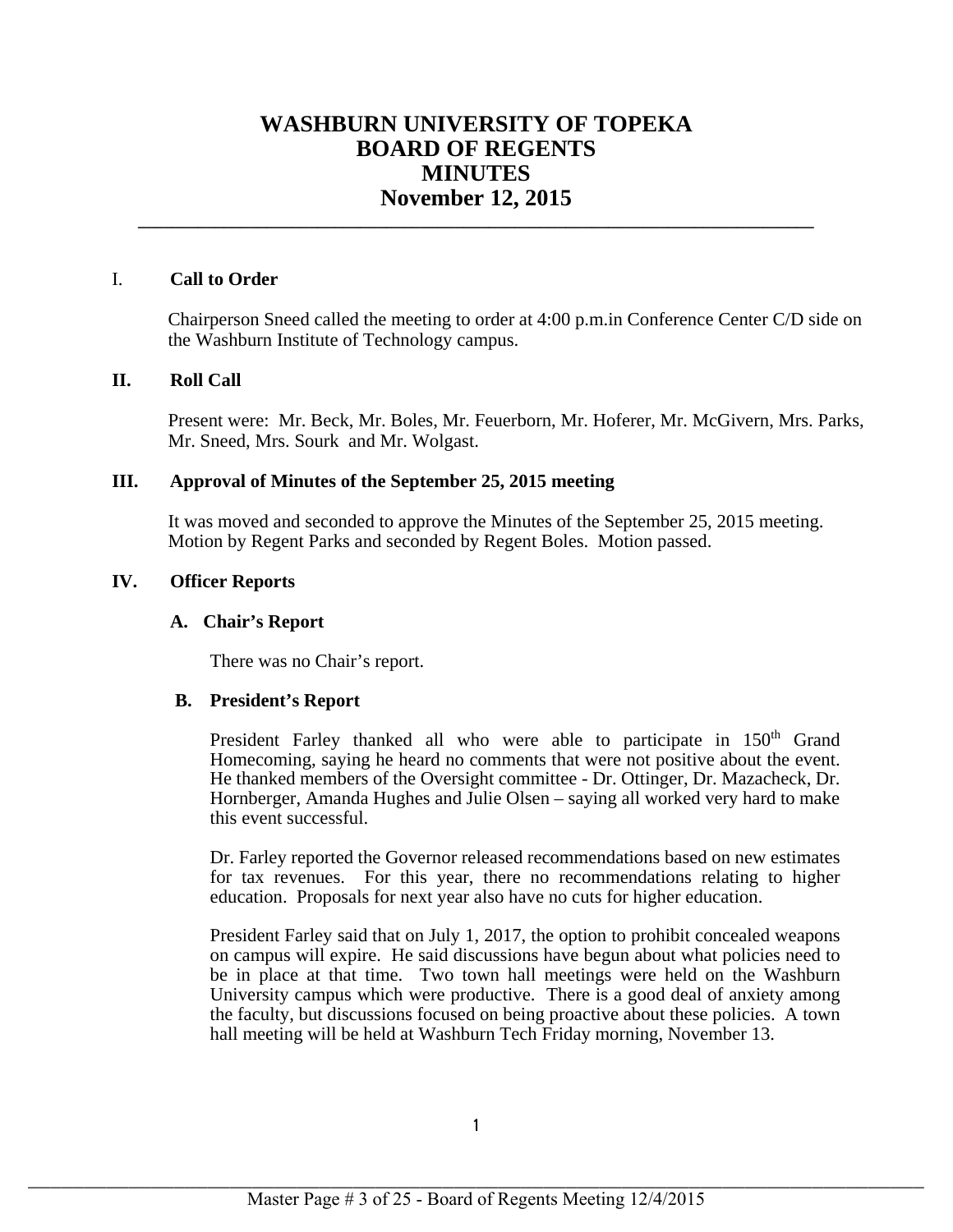Dr. Farley reported student councils for Kansas Board of Regents' (KBOR) institutions are looking to create a survey instrument for students on all campuses. Washburn was invited to participate with the KBOR institutions. Washburn will participate, but in a slightly different way. Washburn will send a scientifically established sample to develop reliable data about what the students are thinking. How the data will be utilized has not yet been determined. Dr. Farley said there are five other states that have or will have the same law in place by July 1, 2016. Washburn will have the option to secure every entrance for every building, but the cost is prohibitive. Only people who are 21 years of age and older can carry concealed weapons, so a significant portion of population is eliminated.

Chairperson Sneed offered Regent Beck, who attended the town hall meetings, the opportunity to comment. Regent Beck agreed with President Farley's comments about anxiety amongst the faculty. He stated assessment is necessary for the costs of each policy provision. He did not hear anything about the impact on liability insurance with the change, so would like more information on that issue. The parties seem to understand this is not likely to change.

## **C. Committee Report(s)**

## **1. Budget/Finance Committee**

The Budget/Finance Committee met on November 5. The first issue is a change in the healthcare plan for employees. The plan is up for renewal on January 1, 2016. If there is no change, premiums would go up 11% for all employees. With recommendation, changes would be 5%. The second subject was a change to the policy to permit local preference in bidding of contracts. The proposed policy defines that it would be applicable when bids are comparable and also defines local as having a physical business address in Shawnee County.

### **D. Treasurer's Report**

There was no Treasurer's report.

### **V. New Business**

### **A. Consent Agenda**

It was moved by Regent Sourk and seconded by Regent Parks to approve the Consent Agenda. Motion passed.

### **1. Faculty/Staff Personnel Actions**

Recruit new position Project Coordinator, Sexual Assault Education & Prevention, fully grant funded salary of \$37,000.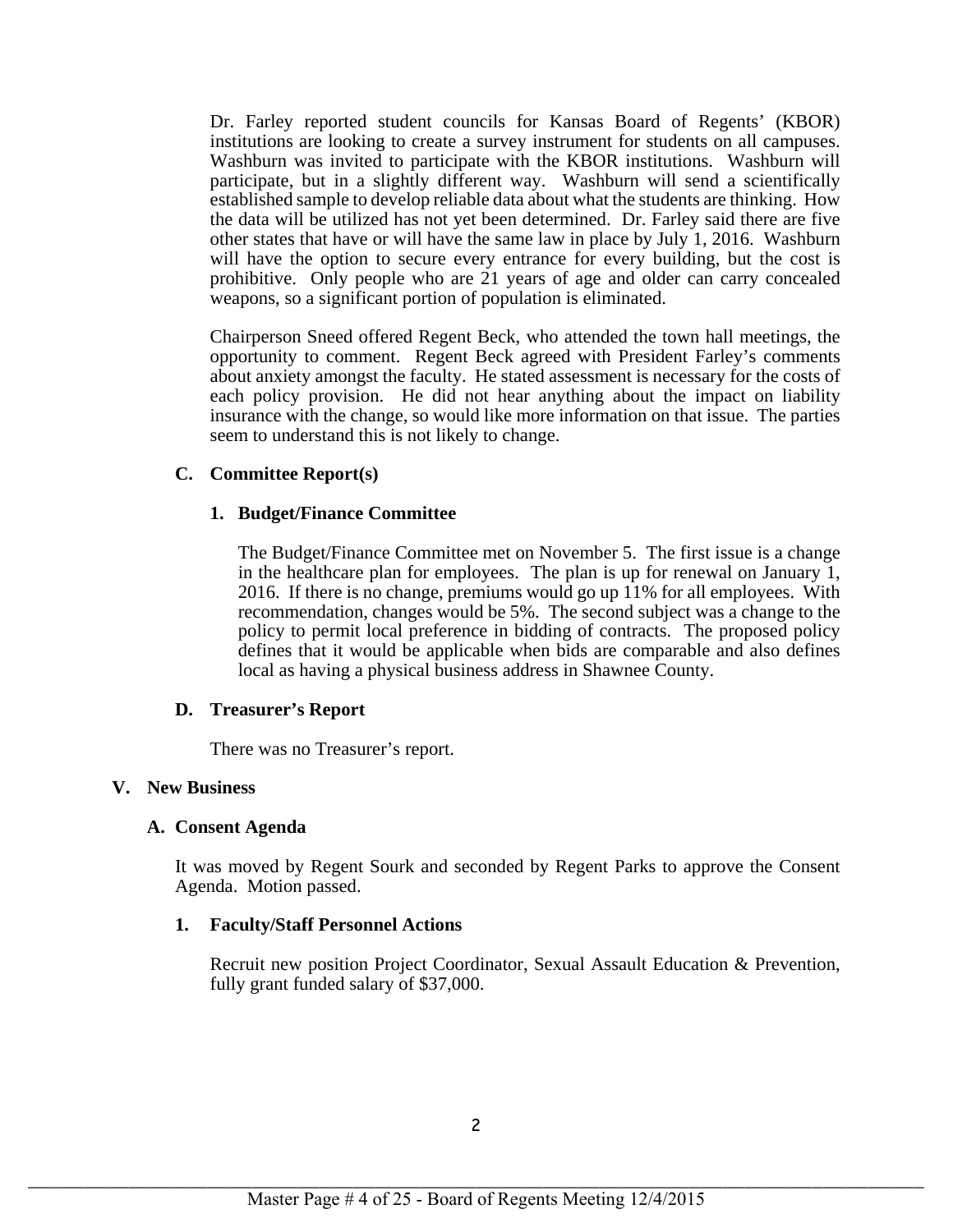## **B. Action Items**

### **1. University Health Plan Renewal**

Vice President for Administration and Treasurer, Rick Anderson presented the item. The analysis looked at how our plan is designed and how risk is spread to determine how to address changes. Analysis showed the fastest growing area in costs is in prescription drugs, recommending an increase of the co-pay for prescription drugs and adding a fourth category. He said there are four classes of prescription drugs and an increase in co-pays is consistent with BCBSKS across the state. Utilization in relation to premiums paid was also reviewed. The buy-up plan has been over utilizing services in comparison to premiums paid. As a result, the recommendation is an increase of 5% only to those purchasing the buy-up plan. The increase in co-pays for prescription drugs applies to both plans.

President Farley noted we still use a tiered salary approach to make it more affordable to lower wage employees and reminded the Regents that we are self-funded plan. It was noted that most likely changes in the future to help control costs are (1) tying the wellness plan to premiums, and (2) more actively managing the employee base, particularly as related to chronic diseases, such as diabetes. This would include having more people on site to address these matters. The wellness program currently is not tied to premiums but incentivized, and we have over two-thirds participation by the employees. This is a very robust participation, and eventually the wellness program participation will be tied into premiums.

Regent Hoferer moved to approve the recommendation for health plan for the next calendar year and Regent Fueurborn seconded. The motion passed.

### **2. State Unemployment Insurance**

Vice President for Administration and Treasurer, Rick Anderson presented the item. Regent McGivern abstained from the issue. Mr. Anderson said Washburn University was approached by the agency with a proposal structured for government and nonprofit entities to jump out of state risk pool and jump into higher education/non-profit risk pool, which are more stable entities, so lower costs and savings. Representatives from the agency were present for questions. Topeka Collegiate has been on this plan for several years.

Regent Boles moved to approve moving out of state risk pool and into private risk pool for two years and Regent Parks seconded. Motion passed.

### **3. Policy Change in the Washburn University Policy Regulations and Procedures Manual – Purchasing and Financial Obligations**

Vice President for Administration and Treasurer, Rick Anderson presented the item. He said a committee provided the policy change and also proposed procedures to be in place upon approval of policy. It was moved by Regent Parks, and seconded by Regent Sourk, to approve change in Policy. Motion passed.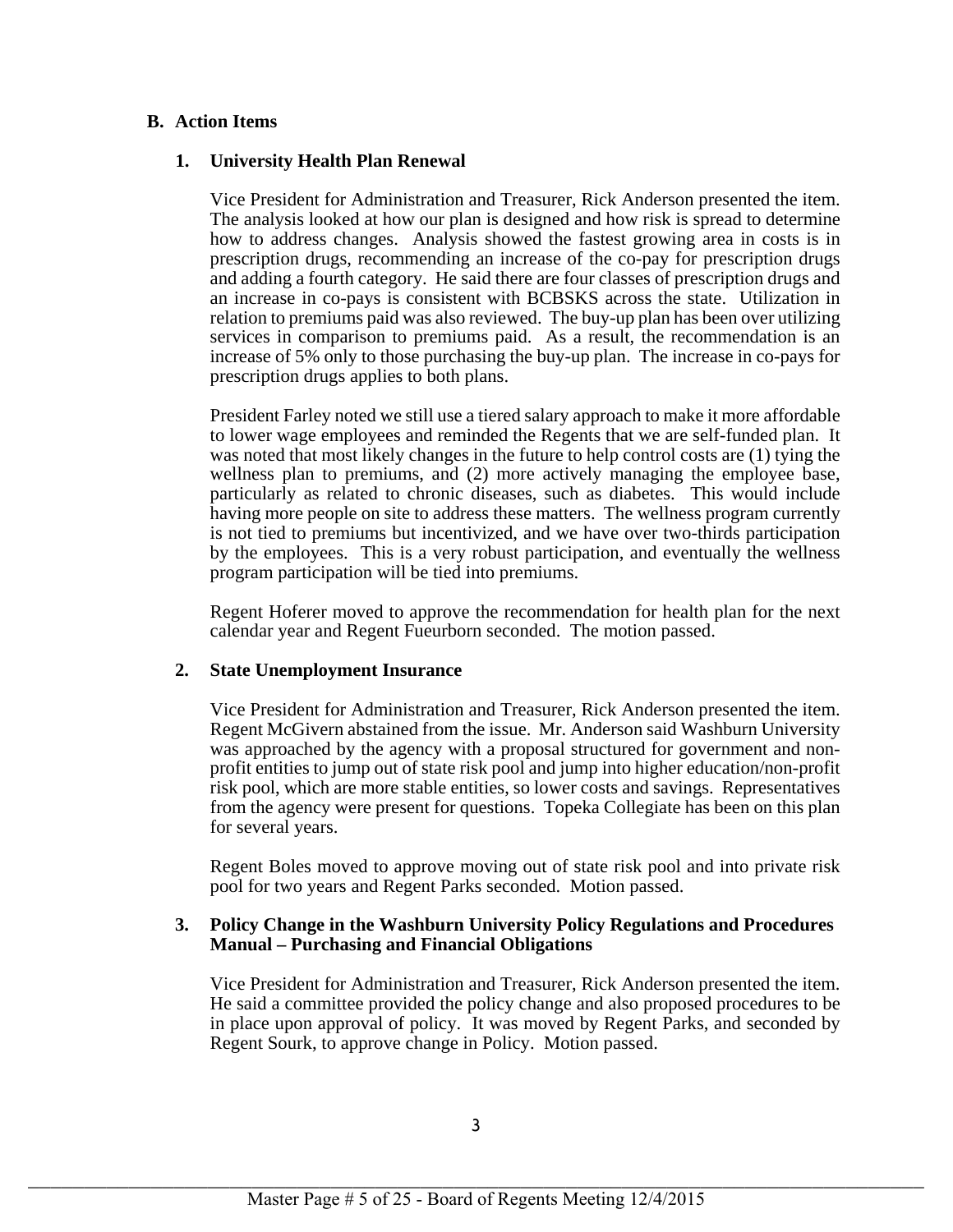### **4. Forensic Science Program Equipment Purchase of Applied Biosystems model 3500 Genetic Analyzer and AutoMate Express**

Vice President for Academic Affairs, Randy Pembrook presented the item. He thanked everyone for attending the open house and tour at the KBI building. Dr. Pembrook advised the Regents will see over the next few meetings proposals to purchase equipment to complete our labs in the facility. Students will be working in spaces and on equipment similar to what is on the KBI side of the facility. He said tours of the facility were being led all week. Visitors from Oklahoma, Nebraska and Missouri came to see the building and learn about the programs. Dr. Pembrook said Washburn students and faculty will be using the equipment in the Washburn side, but there has been discussion that if the KBI wants to do a presentation or training, they could use the Washburn area instead of contaminating the lab.

It was moved by Regent Sourk and seconded by Regent Hoferer to approve the purchase of equipment. Motion passed.

# **5. School of Nursing Interior Upgrades – Project #C16008**

Vice President for Academic Affairs, Randy Pembrook presented the item along with Nursing Dean, Monica Scheibmieir. He said the change will make the area in Petro more identifiable as the nursing area. It will also help recruit students and will update the spaces for our students and their educational experiences, including making the area quieter.

It was moved by Regent Hoferer and seconded by Regent Wolgast to approve the upgrade project. Motion passed.

# **C. Information Item(s)**

# **1. Report of Purchases between \$25,001 and \$50,000**

Chairperson Sneed thanked Washburn Institute of Technology Dean Clark Coco for having members of the Board of Regents out for the surgical lab open house.

Regent Wolgast commented that knowing what happened at the University of Missouri, he has confidence in how Washburn handles situations, that our leadership is sensitive and attentive.

It was moved to adjourn by Regent Hoferer and seconded by Regent Parks. Motion passed.

The meeting adjourned at 4:30 p.m.

Marc Fried Secretary, Board of Regents

\_\_\_\_\_\_\_\_\_\_\_\_\_\_\_\_\_\_\_\_\_\_\_\_\_\_\_\_\_\_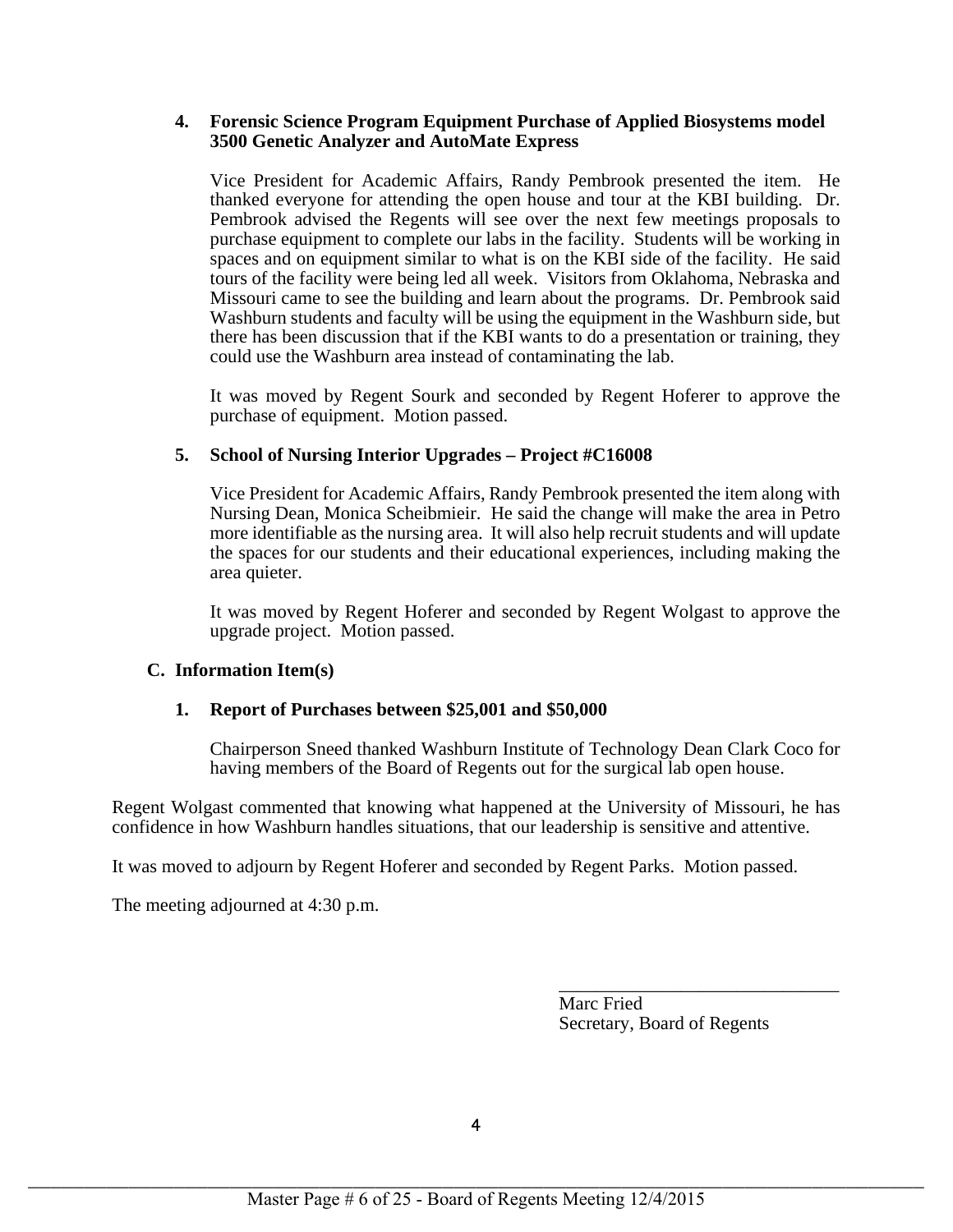# **Agenda Item No. IV. D. 1. Washburn University Board of Regents**

**SUBJECT:** Liquidated Claims Approval – September 2015

**DESCRIPTION:** Attached is the list of claims processed for the month of September, 2015 by fund, and a summary of all claims by fund is detailed below. The payroll claims will be presented to the Board of Regents for review at the December 4, 2015 meeting through the Chairperson.

To the best of my information and belief, I certify that the liquidated claims submitted in this transmittal are in compliance with all applicable laws and University policies.

\_\_\_\_\_\_\_\_\_\_\_\_\_\_\_\_\_\_\_\_\_\_\_\_\_\_\_\_\_\_\_\_\_\_\_\_\_\_\_\_\_\_\_\_\_\_\_\_\_\_\_

|        | <b>WASHBURN UNIVERSITY</b>                  |                     |
|--------|---------------------------------------------|---------------------|
| Fund # | <b>Fund Name</b>                            | <b>Total Claims</b> |
| 1.     | <b>General Fund</b>                         | \$4,500,963         |
| 2.     | Debt Retirement & Construction Fund         | $-0-$               |
| 3.     | <b>Building and Construction Fund</b>       | 1,260,560           |
| 4.     | <b>Endowment Fund</b>                       | -0-                 |
| 5.     | <b>Student Loan Fund</b>                    | 7,441               |
| 7.     | <b>Tort Claim Fund</b>                      | 21,491              |
| 8.     | Restricted and Agency Fund                  | 239,335             |
| 9.     | <b>Plant Fund</b>                           | $-0-$               |
| 10.    | <b>Smoothing Fund</b>                       | $-0-$               |
| 12.    | Capital Improvement                         | $-0-$               |
| 13.    | Government and Research Fund                | 218,736             |
|        | Sub-Total                                   | 6,248,526           |
|        | Payroll                                     | 2,682,996           |
|        | <b>Payroll Withholding ACH Transactions</b> | 4,307,573           |
|        | *Wire Transfers (Investments)               | $-0-$               |
|        | <b>Total</b>                                | \$13,239,095        |
|        | WASHBURN INSTITUTE OF TECHNOLOGY            |                     |
| 1.     | <b>General Fund</b>                         | \$<br>286,505       |
| 3.     | <b>Building and Construction Fund</b>       | 591,462             |
| 5.     | <b>Student Loan Fund</b>                    | $-0-$               |
| 8.     | Restricted and Agency Fund                  | 4,819               |
| 13.    | Government and Research Fund                | 40,949              |
|        | Sub-Total                                   | 923,735             |
|        | Payroll                                     | 316,628             |
|        | Payroll Withholding ACH Transactions        | 172,105             |
|        | <b>Total</b>                                | \$1,412,468         |

Rick Anderson, Vice President for Administration & Treasurer

Date Jerry B. Farley, President  $L = \sum_{i=1}^{n} L_i$ 

 $\frac{1}{2}$  ,  $\frac{1}{2}$  ,  $\frac{1}{2}$  ,  $\frac{1}{2}$  ,  $\frac{1}{2}$  ,  $\frac{1}{2}$  ,  $\frac{1}{2}$  ,  $\frac{1}{2}$  ,  $\frac{1}{2}$  ,  $\frac{1}{2}$  ,  $\frac{1}{2}$  ,  $\frac{1}{2}$  ,  $\frac{1}{2}$  ,  $\frac{1}{2}$  ,  $\frac{1}{2}$  ,  $\frac{1}{2}$  ,  $\frac{1}{2}$  ,  $\frac{1}{2}$  ,  $\frac{1$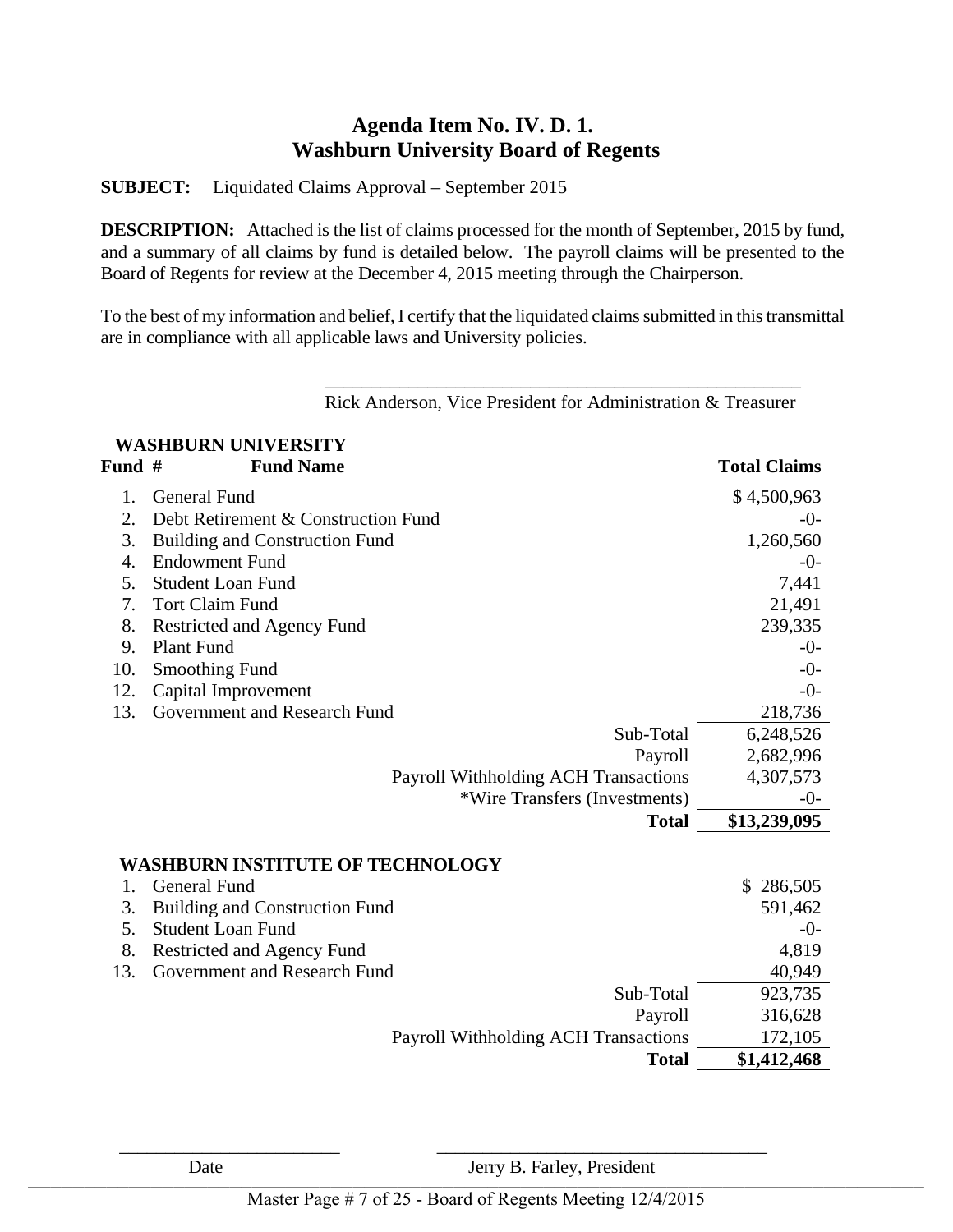# **Agenda Item No. IV. D. 2. Washburn University Board of Regents**

**SUBJECT:** Liquidated Claims Approval – October 2015

**DESCRIPTION:** Attached is the list of claims processed for the month of October, 2015 by fund, and a summary of all claims by fund is detailed below. The payroll claims will be presented to the Board of Regents for review at the December 4, 2015 meeting through the Chairperson.

To the best of my information and belief, I certify that the liquidated claims submitted in this transmittal are in compliance with all applicable laws and University policies.

\_\_\_\_\_\_\_\_\_\_\_\_\_\_\_\_\_\_\_\_\_\_\_\_\_\_\_\_\_\_\_\_\_\_\_\_\_\_\_\_\_\_\_\_\_\_\_\_\_\_\_

Rick Anderson, Vice President for Administration & Treasurer

# **WASHBURN UNIVERSITY**  Fund # Fund Name **Total Claims** 1. General Fund \$ 2,855,424 2. Debt Retirement & Construction Fund  $\sim$  3. Building and Construction Fund 2,541,013 4. Endowment Fund  $\sim$  5. Student Loan Fund 2,000 7. Tort Claim Fund 222,793 8. Restricted and Agency Fund 316,914 9. Plant Fund  $\sim$ 10. Smoothing Fund  $\sim$ 12. Capital Improvement -0-13. Government and Research Fund 624,534 Sub-Total 6,562,678 Payroll 3,059,122 Payroll Withholding ACH Transactions 2,698,487 \*Wire Transfers (Investments) -0- **Total \$12,320,287**

|                 | <b>WASHBURN INSTITUTE OF TECHNOLOGY</b> |             |
|-----------------|-----------------------------------------|-------------|
|                 | <b>General Fund</b>                     | \$237,473   |
|                 | 3. Building and Construction Fund       | 433,181     |
|                 | <b>Student Loan Fund</b>                | $-0-$       |
| 8.              | Restricted and Agency Fund              | 4,492       |
| 13 <sup>1</sup> | <b>Government and Research Fund</b>     | 476,090     |
|                 | Sub-Total                               | 1,151,236   |
|                 | Payroll                                 | 348,738     |
|                 | Payroll Withholding ACH Transactions    | 185,800     |
|                 | <b>Total</b>                            | \$1,685,774 |

Date Jerry B. Farley, President  $L = \sum_{i=1}^{n} L_i$ 

 $\frac{1}{2}$  ,  $\frac{1}{2}$  ,  $\frac{1}{2}$  ,  $\frac{1}{2}$  ,  $\frac{1}{2}$  ,  $\frac{1}{2}$  ,  $\frac{1}{2}$  ,  $\frac{1}{2}$  ,  $\frac{1}{2}$  ,  $\frac{1}{2}$  ,  $\frac{1}{2}$  ,  $\frac{1}{2}$  ,  $\frac{1}{2}$  ,  $\frac{1}{2}$  ,  $\frac{1}{2}$  ,  $\frac{1}{2}$  ,  $\frac{1}{2}$  ,  $\frac{1}{2}$  ,  $\frac{1$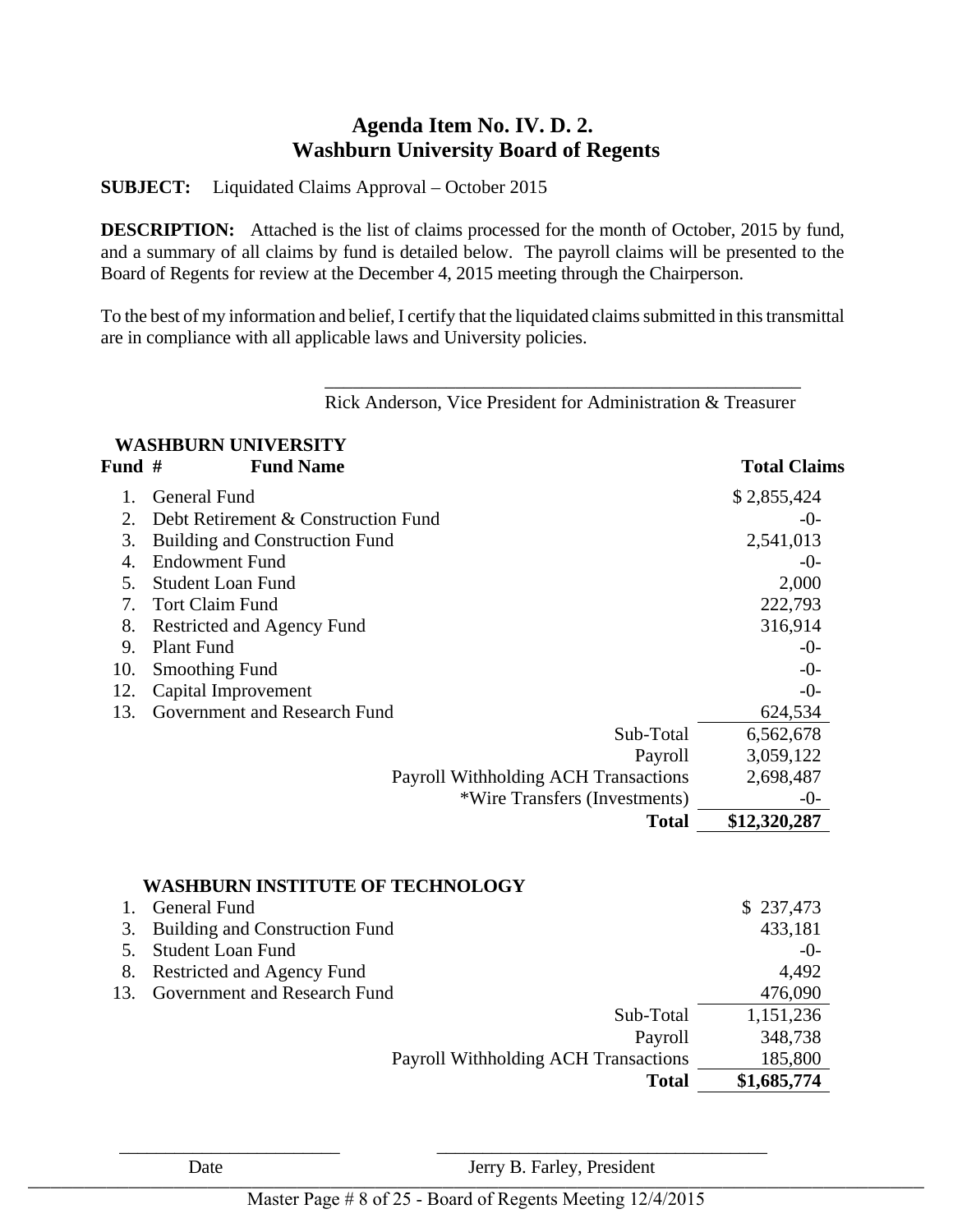# **Agenda Item No. V. A. 1. a. Washburn University Board of Regents**

SUBJECT: Designate Mr. John C. Hunter as Professor Emeritus, Dr. Gordon McQuere as Professor Emeritus, and Dr. Donna LaLonde as Associate Professor Emeritus

## DESCRIPTION:

Mr. John C. Hunter began his 40 year career at Washburn University in Fall 1975 as an Instructor and Technical Director of Theatre in the Theatre Department, in 1977 he was promoted to Assistant Professor, and in 1980 was granted tenure as well and appointed as Chairperson of the Theatre Department. He served as Chairperson of the Theatre department until 1997; during that time he was promoted to Associate Professor in 1981, and Professor in 1987. He was responsible for the creation of the Mass Media department for which he served as Acting Chair in 1992. From 1998 to 2007 he served at the Washburn University Foundation in fundraising before resuming his Professorship first in the Leadership Program then the Theatre Department. His years of service to Washburn University also include contributions to numerous theatrical productions in set and lighting design. He has also served as the Vice Chair of the Kansas Arts Commission and as President of the Association of Kansas Theaters. He was instrumental in the renovation and re-design of the Topeka Performing Arts Center, the Great Overland Park Station and served as co-chair of the renaissance of the North Topeka Arts District (NOTO) for which, in 2012, he was recognized as Business Man of the Year for the State of Kansas. He currently serves as Executive Director for Heartland Visioning. He continuously promotes the value of the arts and the goals of Washburn University in the cultural life of the Topeka community.

Dr. Gordon McQuere began his 13 year career at Washburn University as the Dean of the College of Arts and Sciences, as well as tenured Professor of Music in 2002. He served as Dean until 2012. He currently serves as Professor in the Department of Music. He is an active composer and has composed for different genres, including organ, solo voice, and vocal ensembles with various instrumental accompaniments. In his service to Washburn University he has made many significant contributions including leading the renovation of Stoffer Science Building, the largest building project to date at the time, reorganizing and simplifying the promotion and tenure calendar for the College of Arts and Sciences, and establishing *The Apeiron: A Forum for Student Research and Creativity* which has become a popular event on campus.

Dr. Donna LaLonde began her 23-plus year career at Washburn University in 1991 as Assistant Professor of Mathematics and Computer Information Sciences in the College of Arts and Sciences and was granted tenure in 1997 and promoted to the rank of Associate Professor in 2001. In service to Washburn she served as Associate Dean in the College of Arts and Sciences from 1996-2000, as Associate Vice President for Academic Affairs from 2000-2004, as Dean of the University Honors Program from 2004-2009, and as Interim Chair of the Education Department from 2012-2014. She also taught a wide range of courses, served on numerous committees and was the Scholarship Coordinator for Phi Kappa Phi honor society. Most recently she had taken a leave of absence to serve in an administrative position with the American Statistical Association.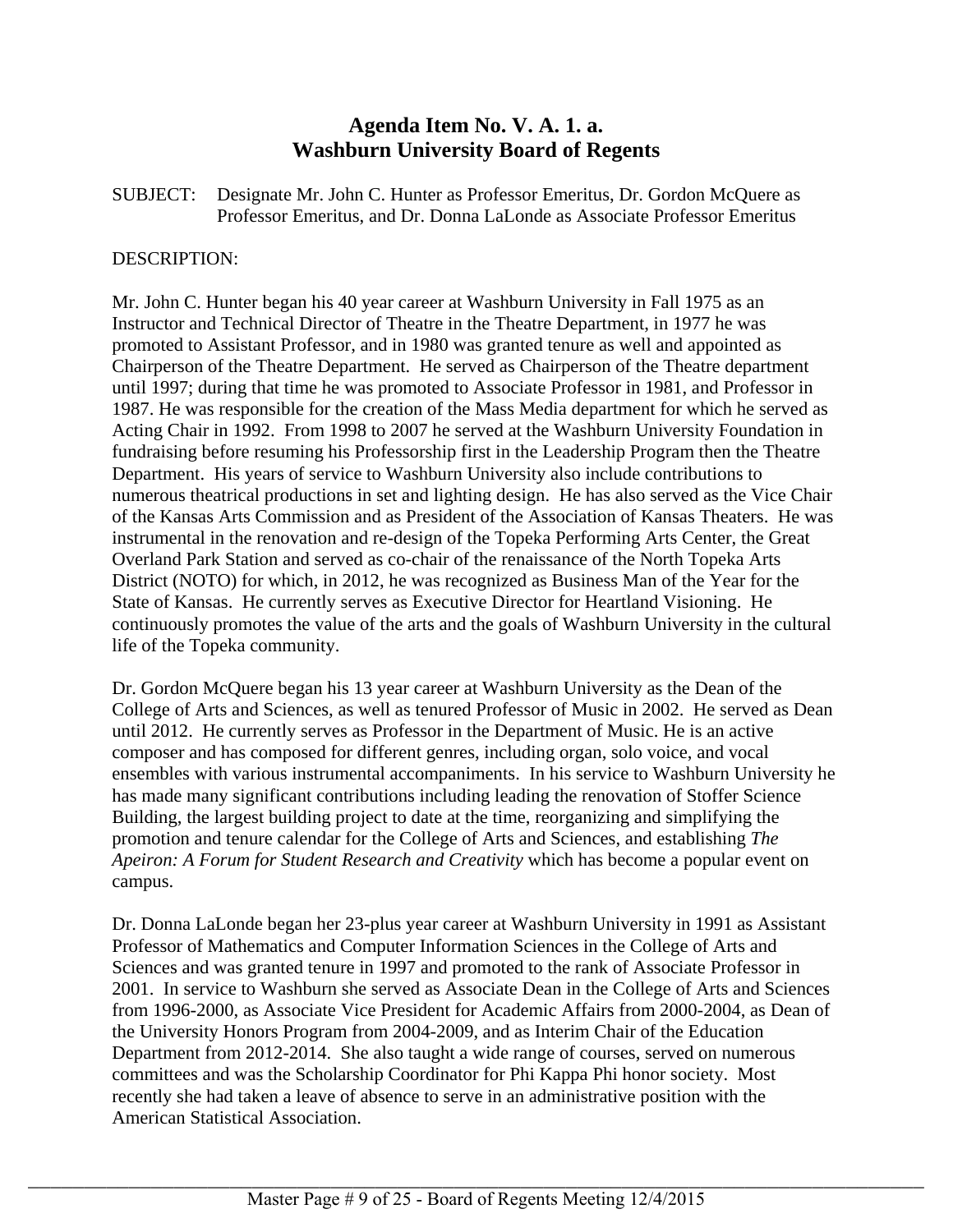# FINANCIAL IMPLICATIONS: None

#### RECOMMENDATION:

President Farley recommends the Board of Regents bestow the title "Professor Emeritus" to Mr. John C. Hunter, "Professor Emeritus" to Mr. Gordon McQuere and "Associate Professor Emeritus" to Dr. Donna LaLonde.

 $\overline{\phantom{a}}$  , and the set of the set of the set of the set of the set of the set of the set of the set of the set of the set of the set of the set of the set of the set of the set of the set of the set of the set of the s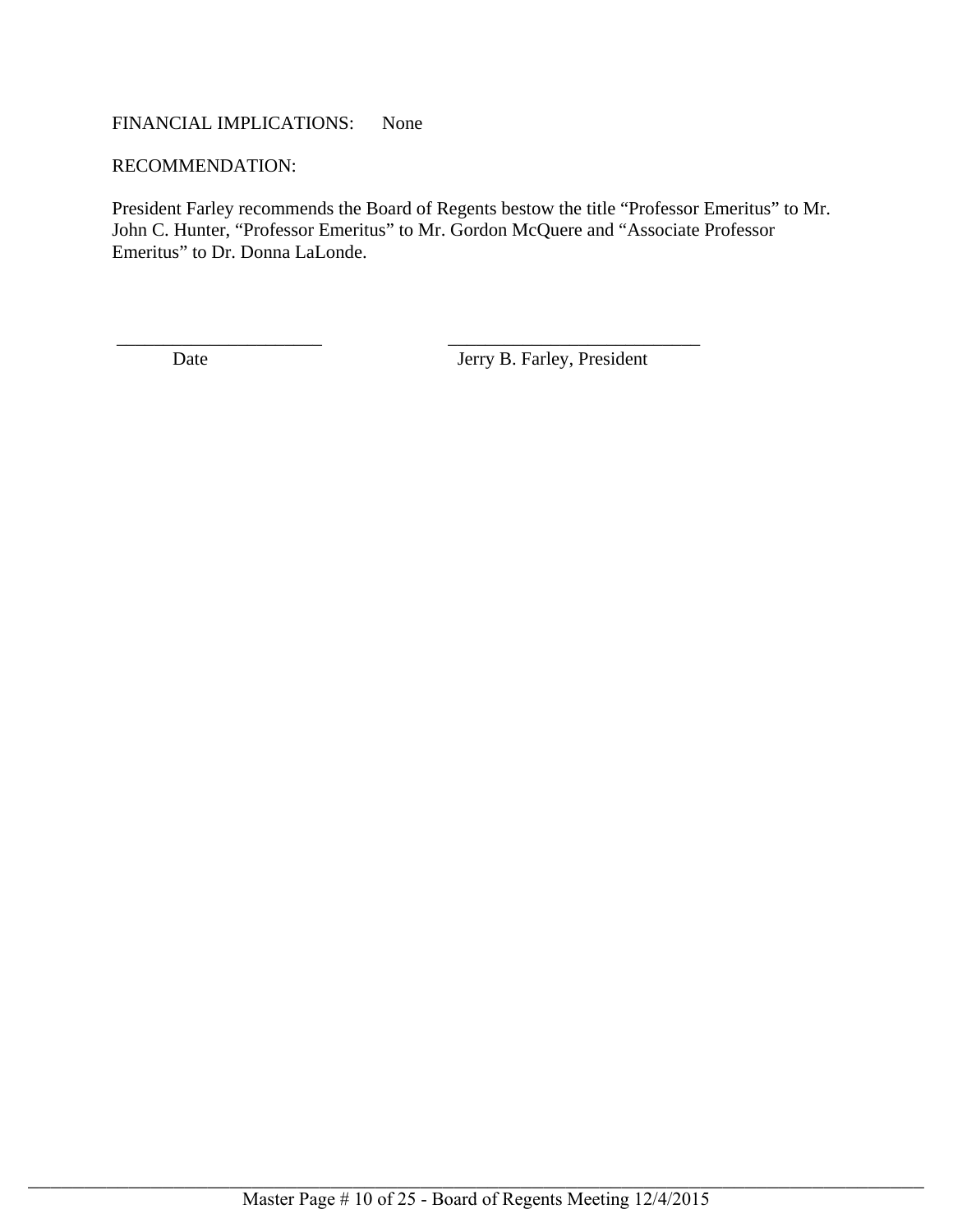# **Agenda Item No. V. A. 1. b. Washburn University Board of Regents**

# SUBJECT: Faculty/Staff Personnel Actions

## DESCRIPTION:

The following routine adjustments to specific salary lines must either be reported to the Board or approved by the Board.

| Name     | Position      | Change     | Financial            | Comments                | Action   |
|----------|---------------|------------|----------------------|-------------------------|----------|
|          |               |            | <b>Implications</b>  |                         |          |
| Rebecca  | New Position: | <b>New</b> | <b>Annual Salary</b> | This position is a new  | Request  |
| Vincent- | Program       | Position:  | \$65,000 from        | hire/new position to    | approval |
| Giles    | Coordinator/  | Effective  | Forensic             | teach in Forensic       |          |
|          | Lecturer      | January 1, | Program              | Investigations/Criminal |          |
|          |               | 2016       | (position)           | Justice and Legal       |          |
|          |               |            | supported from       | Studies department      |          |
|          |               |            | new funding          |                         |          |
|          |               |            | submitted into       |                         |          |
|          |               |            | the general fund     |                         |          |
|          |               |            | by the state)        |                         |          |

\_\_\_\_\_\_\_\_\_\_\_\_\_\_\_\_\_\_\_\_\_ \_\_\_\_\_\_\_\_\_\_\_\_\_\_\_\_\_\_\_\_\_\_\_\_\_\_\_\_\_\_\_

# RECOMMENDATION:

President Farley recommends approval of these personnel actions.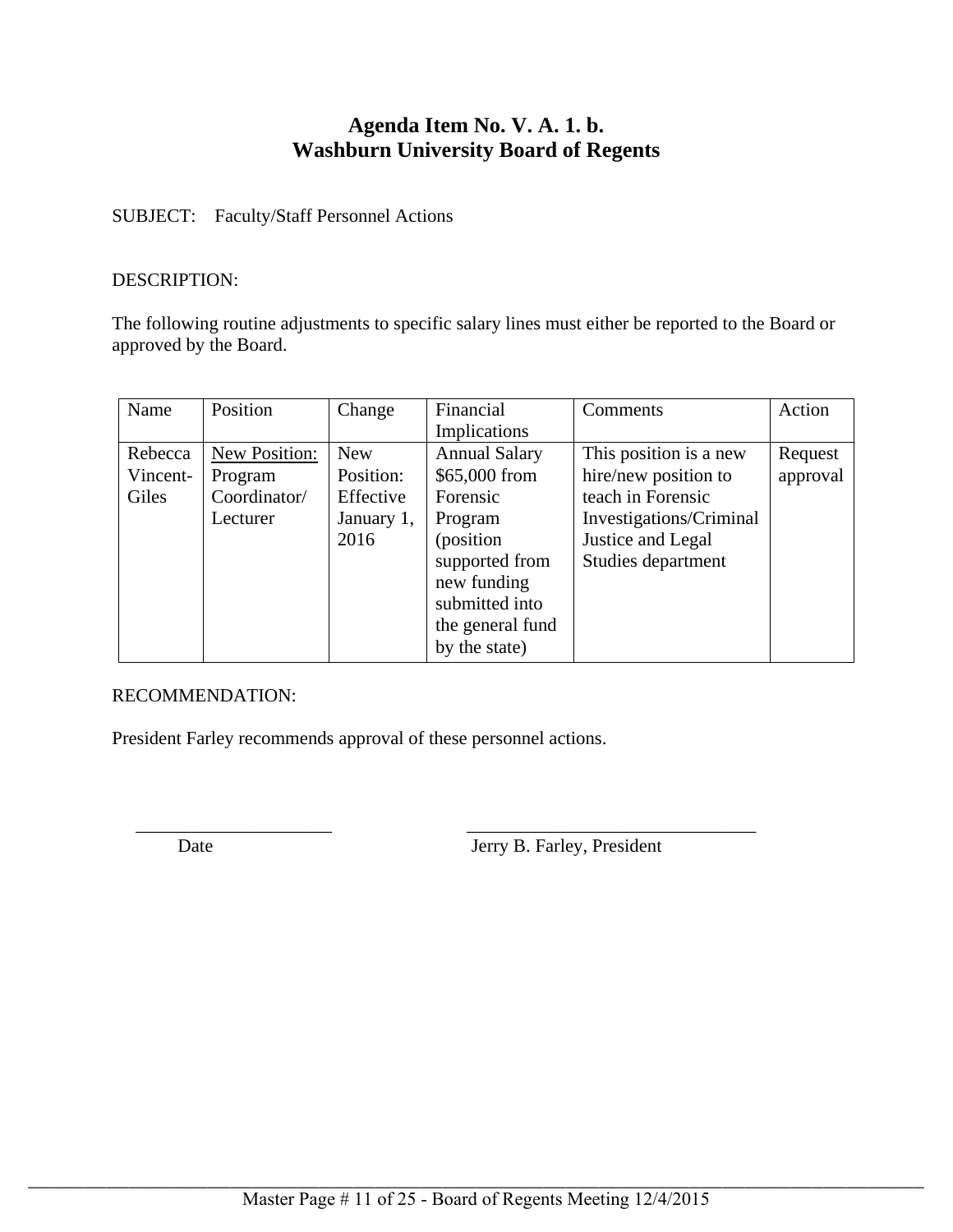# **Agenda Item No. V. B. 1. Washburn University Board of Regents**

# SUBJECT: New Housing and Dining Project

# BACKGROUND:

On March 12, 2015 the Board approved the awarding of a construction contract for the Housing and Dining Project. The construction time frame to complete this project is extremely aggressive with a time frame of less than 17 months from start of construction to beneficial occupancy. This project like many others in this region has been hampered by significant weather delays, during late spring and early summer. As part of every large construction project, it is anticipated that there will be lost days to inclement weather. It was anticipated that the project would be hindered by normal wet conditions that would have an impact on the schedule and impede progress. But with the extraordinary amount of wet weather that plagued the site, in May, June, July, and August, footing and foundation work along with underground rough-ins slowed to a crawl and has had a significant impact of the critical path schedule of the project. In the chart below the anticipated versus actual inclement weather days are shown, in which the construction scheduled mirrored being one approximately one month behind on the 1<sup>st</sup> of October.

| Anticipated Weather Days by Month: Shawnee County<br>Weather Zone 3 |     |      |      |        |       |       |
|---------------------------------------------------------------------|-----|------|------|--------|-------|-------|
|                                                                     | May | June | July | August | Sept. | Total |
| Anticipated<br><b>Calendar Days</b>                                 | 11  |      | 8    |        |       |       |
| <b>Actual Lost</b><br><b>Calendar Days</b>                          | 21  |      | 14   |        |       |       |
| Net Calendar Days                                                   | 10  |      | 6    |        |       |       |

Washburn Housing and Dining Weather Days

Source: Topeka, AccuWeather for May through September 2015 for Zip Code 66612

# DESCRIPTION:

The University has initiated in depth discussions with McPherson Construction to explore possible solutions to accelerate construction for the Housing and Dining Project. The University recognizes McPherson's efforts to expedite the process in "Schedule Recovery" and the amount of vigorous activity of the site over the past couple of months is duly noted. Pre-fabrications of Mechanical, Electrical, and Fire Sprinkler rough-ins has contributed significantly to "Schedule Recovery". Two other significant time saving and value adding activities that are underway would be the "panelizing" of the structural metal stud framing systems along with the installation of paperless gypsum board that is moisture resistant. Panelizing has accelerated the framing process meaningfully and the use of moisture resistant gypsum board has allowed interior construction activities to begin before the building is weather tight. The University believes that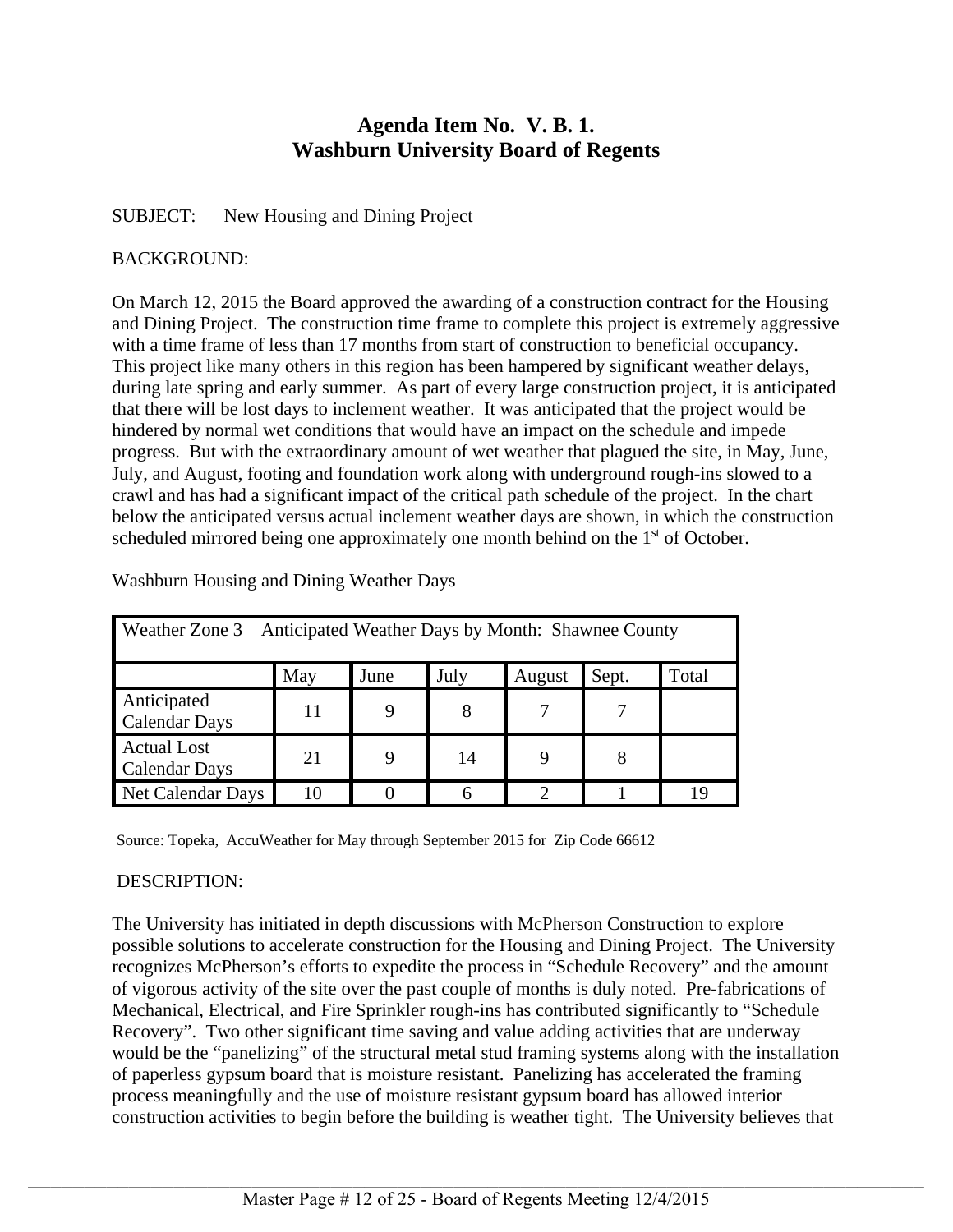these activities add value to the project and will help us in meeting the July 15, 2016 completion date. The University will bring forth a change order for the project with a "not to exceed "price that will compensate McPherson Construction for the extraordinary efforts, needed to be put forth in the schedule recovery efforts. As the schedule recovers, draws will be allowed against this amount to reimburse McPherson for these additional efforts.

# FINANCIAL IMPLICATIONS:

An expenditure of not to exceed \$200,000 from the contingency pool of the Washburn Housing and Dining Project 900077.

# RECOMMENDATION:

President Farley recommends the Board of Regents authorize the expenditure of an amount, not to exceed \$200,000, to accelerate the recovery process due to the inclement weather and rain days experienced during the May 2015 through September 2015 time period.

 $\overline{\phantom{a}}$  , and the set of the set of the set of the set of the set of the set of the set of the set of the set of the set of the set of the set of the set of the set of the set of the set of the set of the set of the s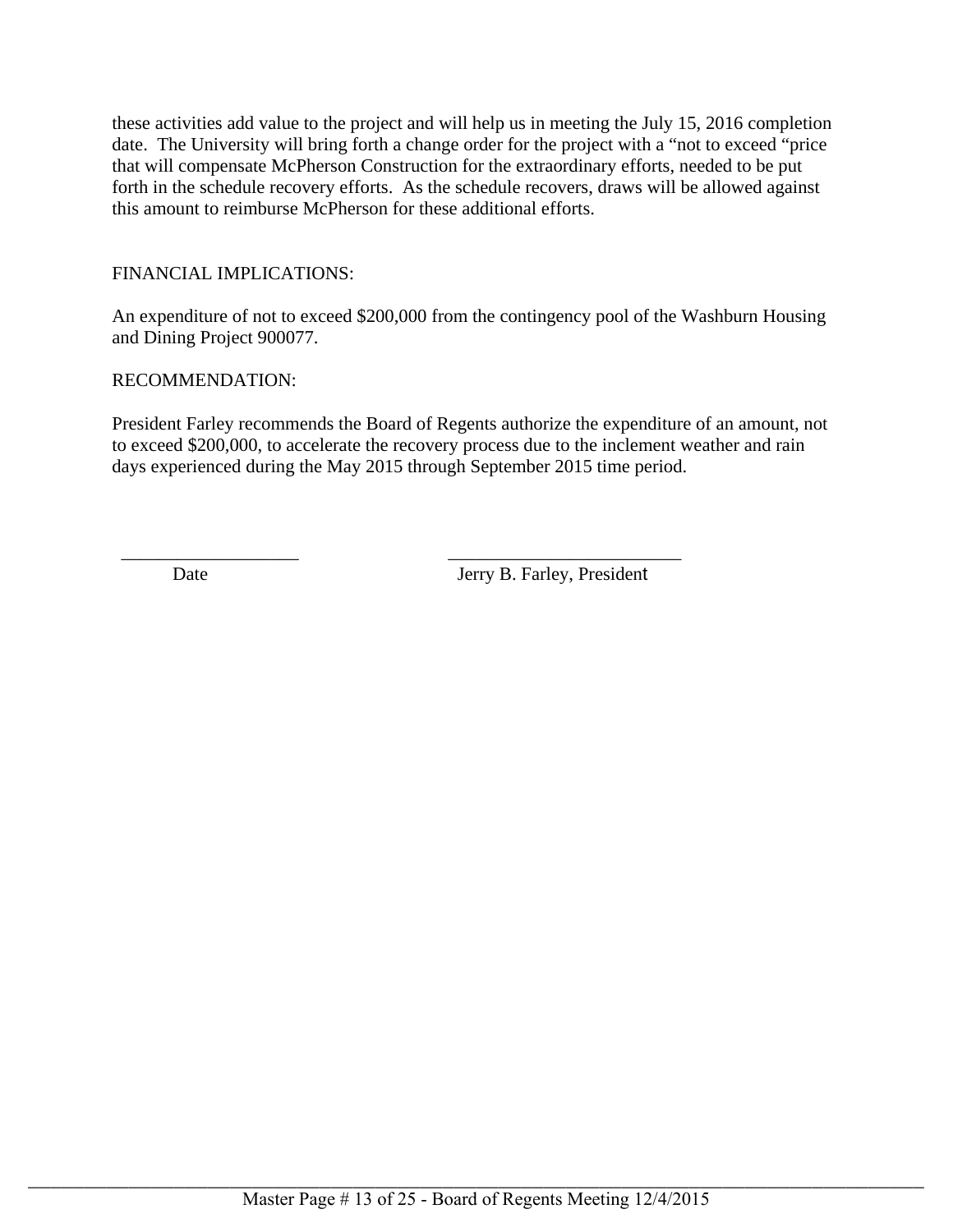# **Agenda Item No. V. B. 2. Washburn University Board of Regents**

SUBJECT: Moore Bowl Turf Replacement – Project #900223

## DESCRIPTION:

This project is to replace the synthetic turf for the competition field in Moore Bowl. The existing turf, installed in 2005, is at the end of its useful life as it is starting to show degradation in the playing surface. Also the centerfield logo needs to be updated to match the current Washburn logo.

The University interviewed and selected Baraka Sport to function as the Owner's Representative and to assist in drafting the RFP for procurement and final selection process. Barak Sport brought a wealth of knowledge and experience to the design and selection process and is knowledgeable with all current standards and products in the constantly evolving turf industry. The project was advertised in an RFP format allowing the vendors to propose their best and most applicable product for the Moore Bowl site. This procurement process allows the University to evaluate multiple products and systems at one time prior to selecting the final product and installer. Proposal requests were sent out to ten vendors nationally. The following vendors or manufacturers responded to the RFP (manufacturer information listed in parentheses, where applicable):

- Mid-America Golf & Landscape, Inc., Lees Summit, MO (AstroTurf, Dalton, GA)
- Sprinturf, LLC, Atlanta, GA
- Hellas Construction, Inc., Austin, TX
- Midwest Sport & Turf Systems, LLC, Chicago, IL (GreenFields USA, Atlanta, GA)
- ATG Sports Industries, Andover, KS (RamTurf, Dalton, GA)
- UBU Sports, Inc. Dalton, GA
- FieldTurf, USA, Inc. St. Louis, MO (Montreal, Canada and Calhoun, GA)
- Shaw Contract Flooring Services, Calhoun, GA (Shaw Sports Turf)
- Midwest Synthetic Turf Professionals, LLC, Little Rock, AR (ACT Global, Austin, TX)
- Midwest Synthetic Turf Professionals, LLC, Little Rock, AR (SporTurf, Dalton, GA)

The Base Bid required the vendors to propose their best suitable product, using the criteria of 2.5" minimum pile height with 2/3 of the fiber infill, using a slit film fiber. Seams were to be sewn or a combination of sewn and glued. Lines and markings were to be glued per the manufacturer's recommendations. Product data along with samples were to be submitted. Additionally, each vendor or manufacturer was permitted to submit more than one system for an add or deduct to their Base Bid pricing.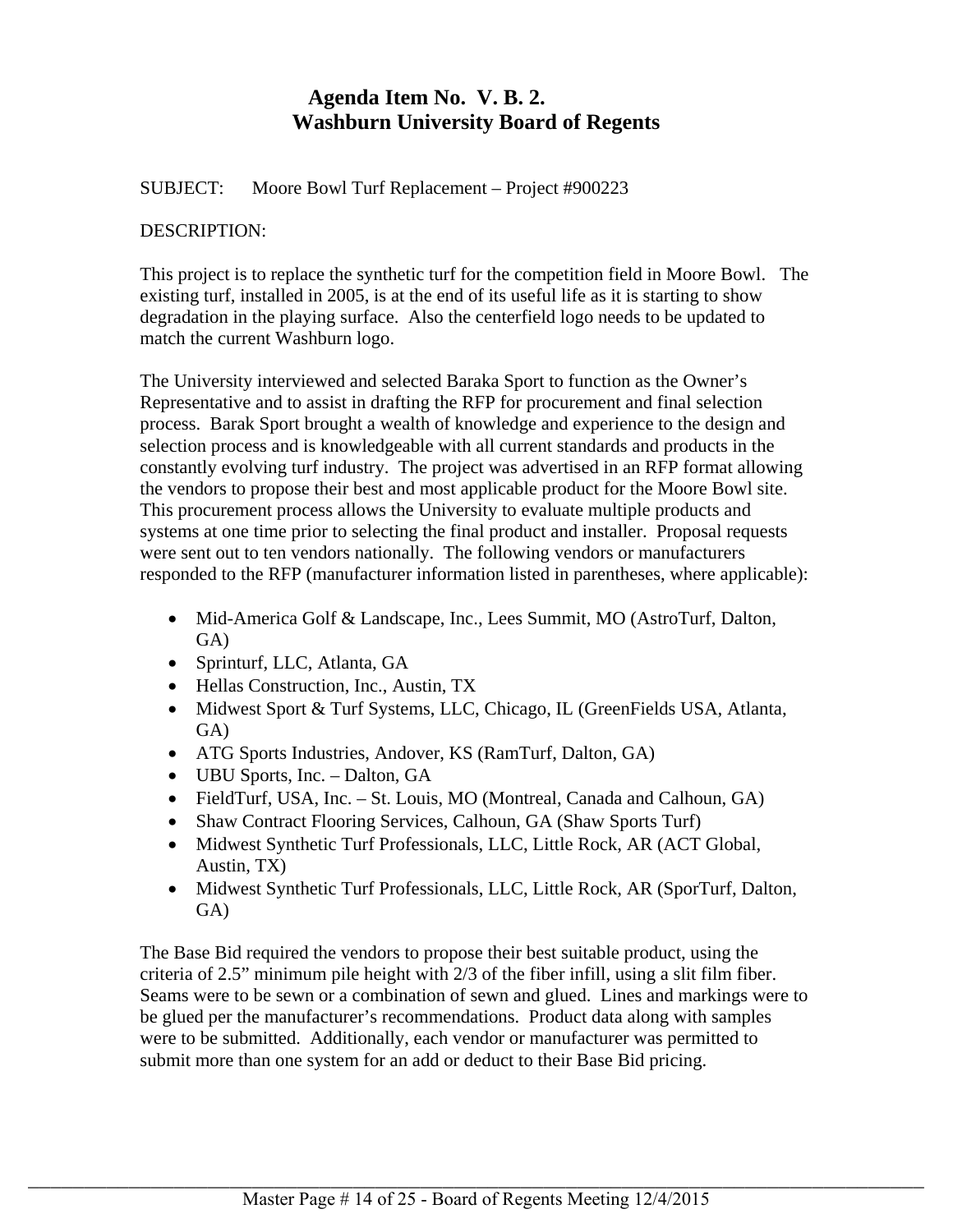Additionally, five (5) alternates were requested including pricing for an eight (8) year maintenance contract, annual site visit for life of warranty, alternate infill material (rubber versus recycled material), deducts for recycling, reusing and repurposing materials and a deduct for any available grants, discounts or donations. Unit pricing was also required for several items, to be included in the base bid, so that individual items could be deleted from the final payment if hidden field conditions warranted that occurring.

After consideration of all proposals and review of the multiple products presented, four vendors (Sporturf, Shaw, Fieldturf, and UBU Sports) were considered for further evaluation. Shaw was the vendor (or manufacturer) selected, based on the following criteria:

- Price
- Systems offered
- Materials sourcing
- Experience
- References for system and for crew/superintendent
- Long-term maintenance and playability over the life of the product

## FINANCIAL IMPLICATIONS:

A not to exceed expenditure of \$550,000 from University reserves authorized at the February 5, 2015 Washburn Board of Regents for Moore Bowl Turf Replacement project # 900223. This amount includes funds for the turf and our consults on the project.

### RECOMMENDATION:

President Farley recommends the Board of Regents approve award of the contract to Shaw Sports Turf for an amount not to exceed \$525,000 for the synthetic turf replacement project at Moore Bowl.

 $\overline{\phantom{a}}$  , and the contract of the contract of the contract of the contract of the contract of the contract of the contract of the contract of the contract of the contract of the contract of the contract of the contrac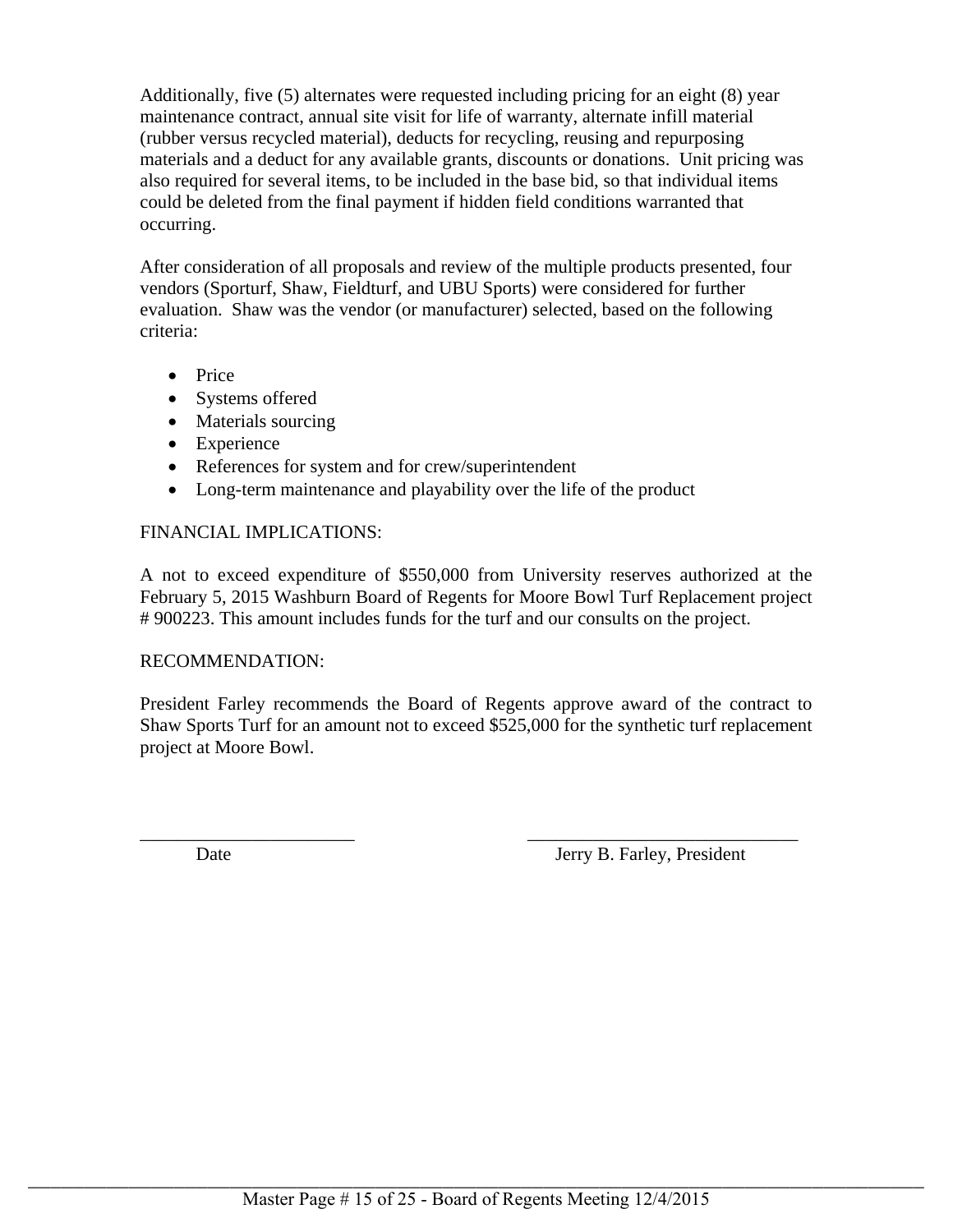# **Agenda Item No. V. B. 3. Washburn University Board of Regents**

# SUBJECT: Roof Replacement for White Concert Hall – Project 900275

# DESCRIPTION:

The roof on White Concert Hall is 30 years old, and has reached the end of its useful life. This roof experienced some hail damage in 2011 and the maintenance needs are increasing. The roofing materials are starting to break down and becoming more problematic. The last annual roofing inspection identified several deficiencies in the flashing systems. Patching and repairing can no longer provide a long term fix which warrants the complete replacement.

Plans and specifications were posted and available for review in November 2015. Bids were received for the roof replacement project on December 1, 2015. The following contractors obtained plans and submitted the following pricing:

| <b>CONTRACTOR</b>                              | Base      | Alternate 1 | Alternate 2 | Total     |
|------------------------------------------------|-----------|-------------|-------------|-----------|
| <b>Delta Roofing</b><br><b>Kansas City, KS</b> | \$274,999 | \$85,000    | \$20,000    | \$379,999 |
| <b>Boone Brothers</b><br>Olathe, KS            | \$290,094 | \$74,472    | \$20,272    | \$384,838 |
| J B Turner<br>Topeka, KS                       | \$334,800 | \$62,400    | \$29,800    | \$427,000 |
| Guilfoyle Roofing<br>Topeka KS                 | \$480,000 | \$76,000    | \$49,000    | \$605,000 |

# FINANCIAL IMPLICATIONS:

An expenditure of \$209,999 from the hail damage insurance proceeds fund, and \$170,000 from 2011FY Capital Project C11022 for a total of \$379,999.

# RECOMMENDATION:

President Farley recommends the Board of Regents approve award of a contract to Delta Roofing in the amount of \$379,999 for the roof replacement of White Concert Hall.

Date Jerry B. Farley, President

 $\frac{1}{2}$  ,  $\frac{1}{2}$  ,  $\frac{1}{2}$  ,  $\frac{1}{2}$  ,  $\frac{1}{2}$  ,  $\frac{1}{2}$  ,  $\frac{1}{2}$  ,  $\frac{1}{2}$  ,  $\frac{1}{2}$  ,  $\frac{1}{2}$  ,  $\frac{1}{2}$  ,  $\frac{1}{2}$  ,  $\frac{1}{2}$  ,  $\frac{1}{2}$  ,  $\frac{1}{2}$  ,  $\frac{1}{2}$  ,  $\frac{1}{2}$  ,  $\frac{1}{2}$  ,  $\frac{1$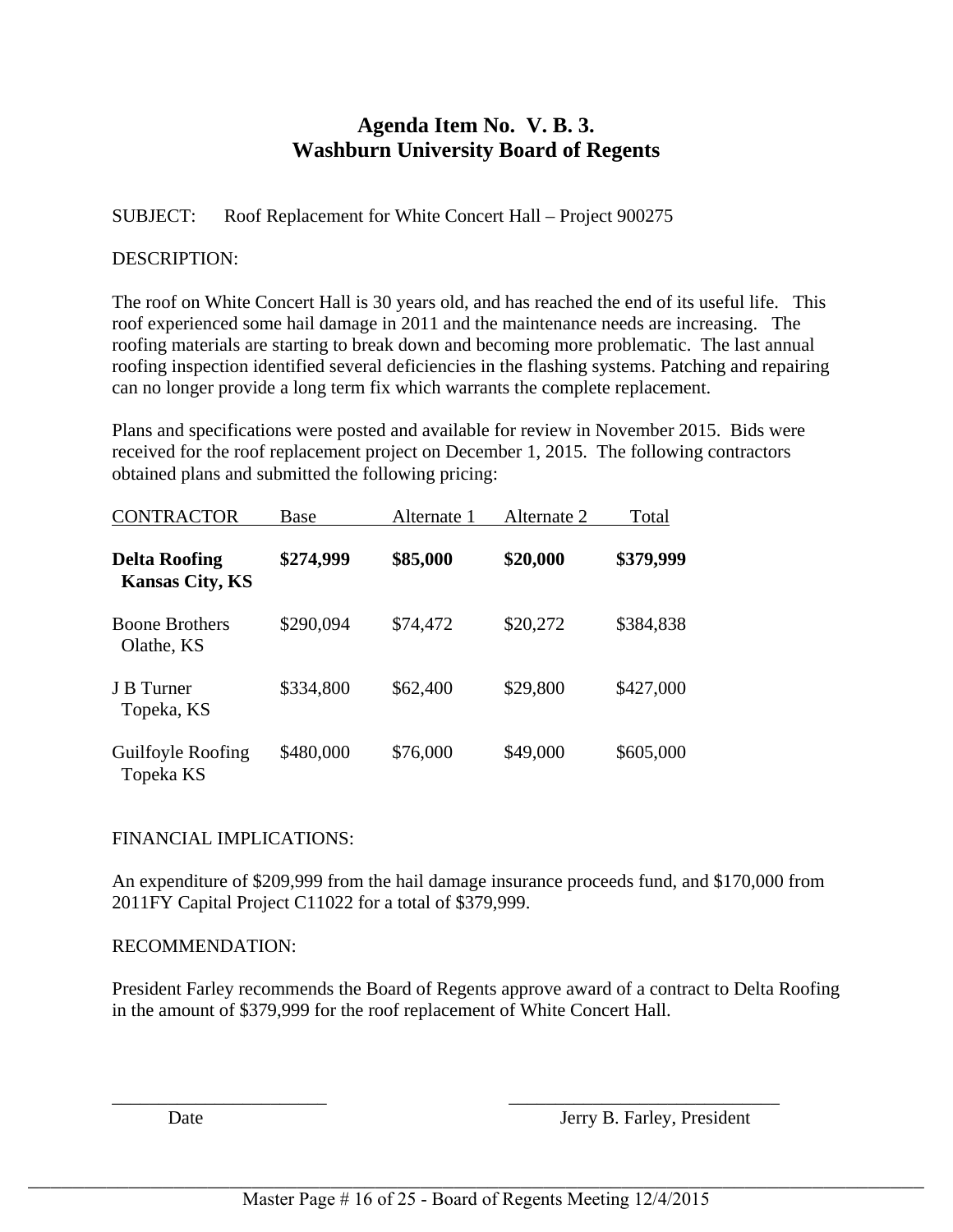# **Agenda Item No. V. B. 4. Washburn University Board of Regents**

SUBJECT: Roof Overlay of Morgan Hall – Project 900275

DESCRIPTION: The Morgan Hall roof was last replaced in 2003 and over the past few years there has been a high level of traffic and modification due to the renovation. This has significantly increased the need for maintenance. The extruded poly-styrene insulation has held up but the main east-west run roof needs supplementation to prevent major leakage. This east-west strip was the portion of the roof not included as part of the Welcome Center renovation/addition project.

Plans and specifications were available for review on November 2015. Bids were received for the roof replacement on December 1, 2015. The following contractors received plans and offered bids:

| <b>CONTRACTOR</b>                                    | Base     | Alternate | <b>Total BID</b> |
|------------------------------------------------------|----------|-----------|------------------|
| <b>Boone Brothers</b>                                | \$34,486 | \$2,200   | \$36,686         |
| Olathe, KS<br><b>JB</b> Turner Roofing<br>Topeka, KS | \$39,600 | 750<br>\$ | \$40,350         |
| Delta Roofing<br>Kansas City, KS                     | \$51,000 | \$2,800   | \$53,800         |
| Danker Roofing<br>Manhattan, KS                      | \$60,662 | \$3,221   | \$63,383         |
| Guilfoyle Roofing<br>Topeka, KS                      | \$48,000 | \$19,000  | \$67,000         |

# FINANCIAL IMPLICATIONS:

An estimated expenditure of \$36,686 from the hail damage insurance proceeds fund.

# RECOMMENDATION:

President Farley recommends the Board of Regents approve award of a contract to Boone Brothers Roofing in the amount of \$36,686 for the Roof Overlay of Morgan Hall.

\_\_\_\_\_\_\_\_\_\_\_\_\_\_\_\_\_\_\_\_\_\_\_ \_\_\_\_\_\_\_\_\_\_\_\_\_\_\_\_\_\_\_\_\_\_\_\_\_\_\_\_\_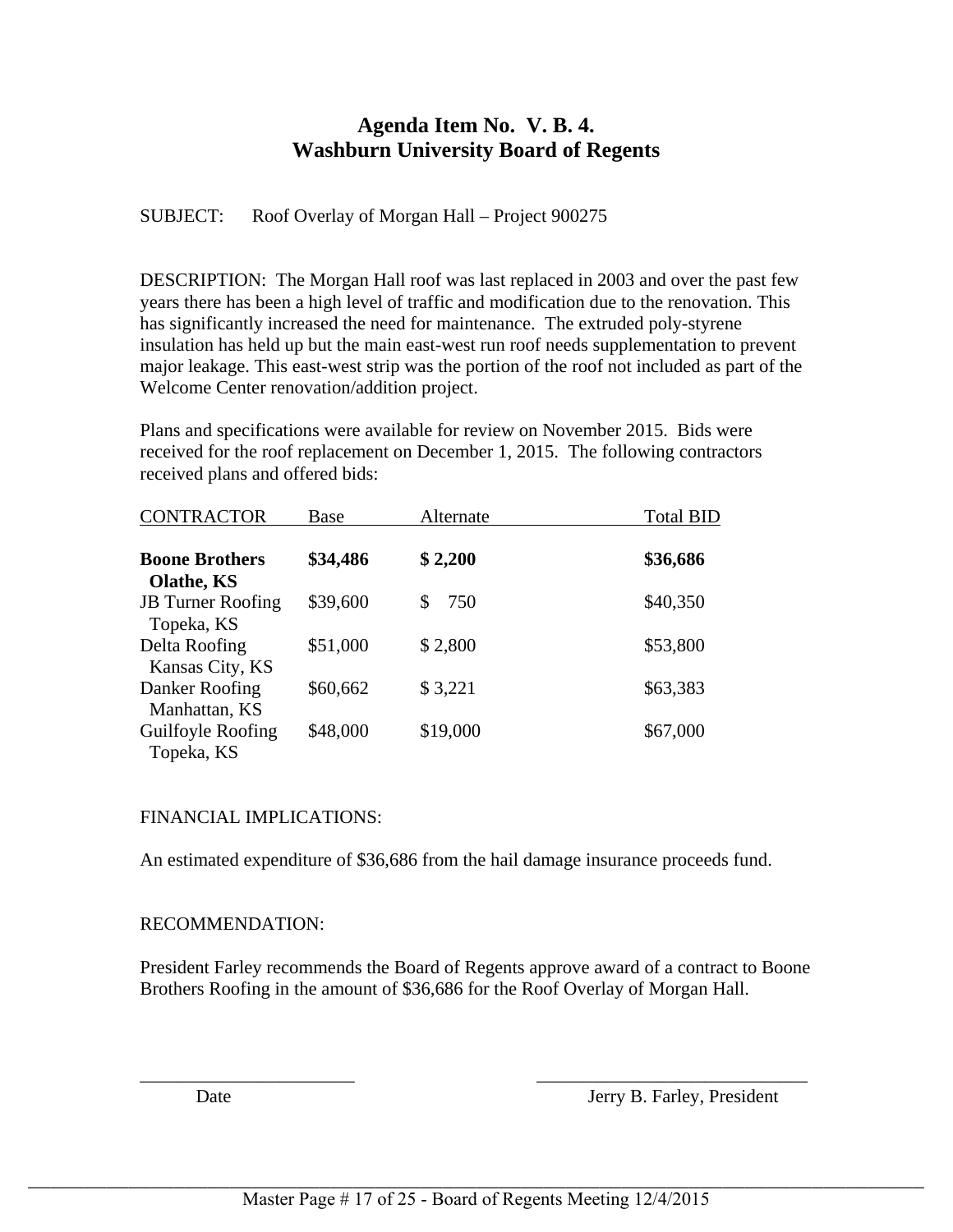# **Agenda Item No. V. B. 5. Washburn University Board of Regents**

SUBJECT: New Parking Lot at SE corner of campus (Law School) – Project No. M15011

### BACKGROUND:

The Board approved in the March 12, 2015 the transfer of \$800,000 from University Reserves to construct two new parking lots. Two locations identified were at the corner of Jewell Avenue & Durow Drive (KTWU Lot) and the SW corner of Durow and Mulvane (New Law School Lot). The original estimate for the two new lots were \$350,000 for the KTWU Lot and \$450,000 for the New Law School Lot. The KTWU lot was completed at a cost of \$370,285 this past summer. The University project costs for these parking lots are higher than anticipated due to the inclusion of storm water quality features for both lots as required by the City of Topeka

### DESCRIPTION:

This project is to build a new parking lot, with a total of 127 additional stalls, at the SE corner of the Washburn University campus (future Law School parking). This project was previously let last spring with the bids coming in higher than anticipated. The project was rebid in November, 2015 with the intention of getting more competitive pricing by attracting bidders during the slow months for concrete work, and while bidders are planning their following year's work load. Work will be completed over the spring and early summer of 2016. This project will paid for out of miscellaneous funds.

The project bidding documents were available through the Facilities Services office and also through the Topeka Blue Plan Room. Proposal items #1 related to the construction of the actual parking lot. Proposal Item #2 related to the irrigation for plantings required around the lot. The bids came in as follows:

| <b>BIDDER</b>                 | ITEM #1   | ITEM #2 | <b>TOTAL BID</b> |
|-------------------------------|-----------|---------|------------------|
| <b>Skillman Construction</b>  | \$470,968 | \$2,530 | \$473,498        |
| <b>Bettis Asphalt</b>         | \$498,604 | \$2,300 | \$500,904        |
| <b>Unlimited Construction</b> | \$517,420 | \$2,568 | \$519,988        |
| Schmidtlein Excavating        | \$539,008 | \$2,487 | \$541,495        |

Skillman Construction will serve as General Contractor and excavator for this project, having received bids from concrete, electrical, and landscape/irrigation contractors and staking consultants.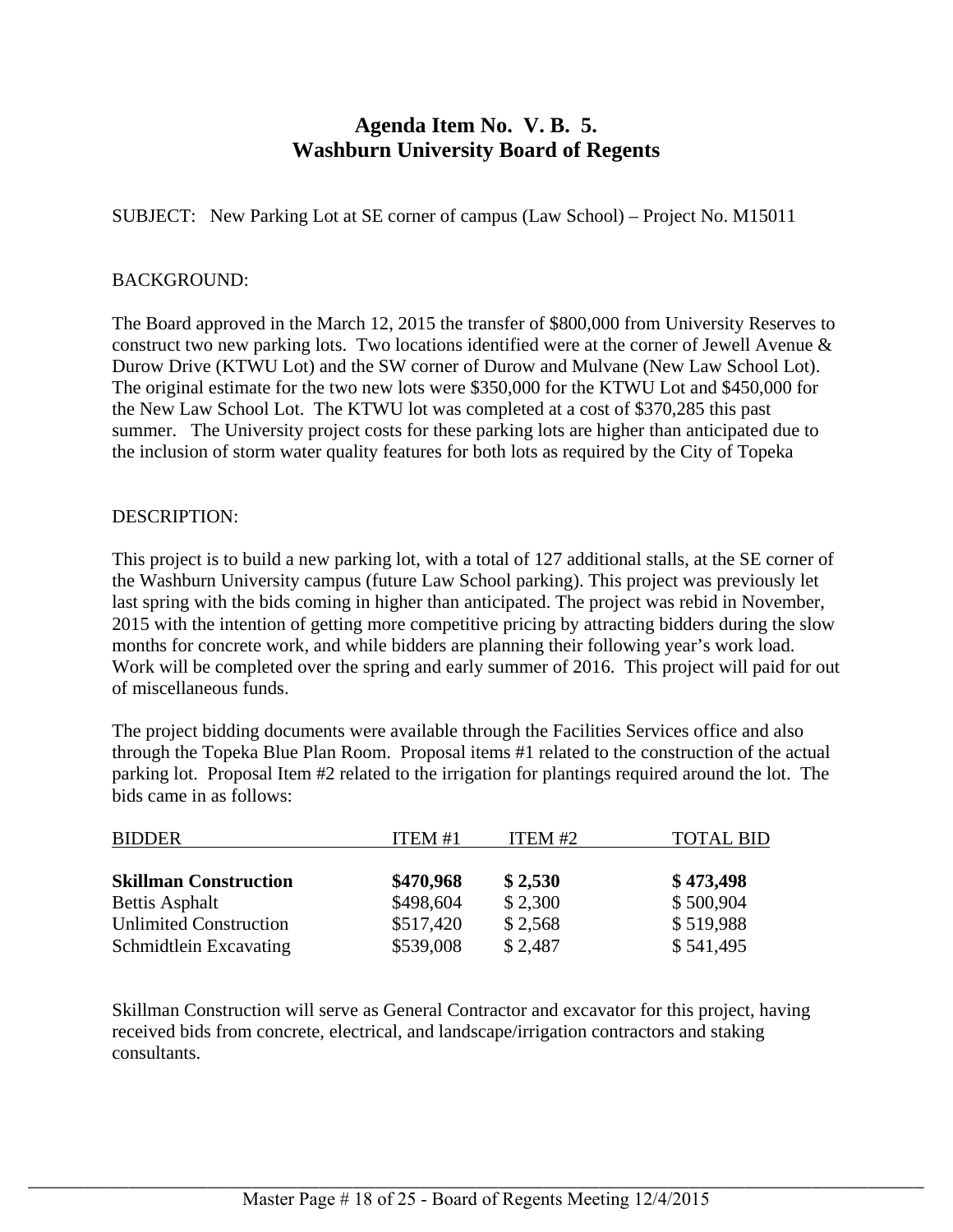# FINANCIAL IMPLICATIONS:

In March 12, 2015 The Washburn Board of Regents approved an \$800,000 transfer of reserves to build two parking lots. The KTWU parking lot used \$370,285. The expenditure of **\$473,498** will come from \$429,715 in reserves and \$43,783 from prior year unused capital projects.

### RECOMMENDATION:

President Farley recommends the Board of Regents approve award of the contract to Skillman Construction for the new parking lot project.

 $\overline{\phantom{a}}$  , and the contract of the contract of the contract of the contract of the contract of the contract of the contract of the contract of the contract of the contract of the contract of the contract of the contrac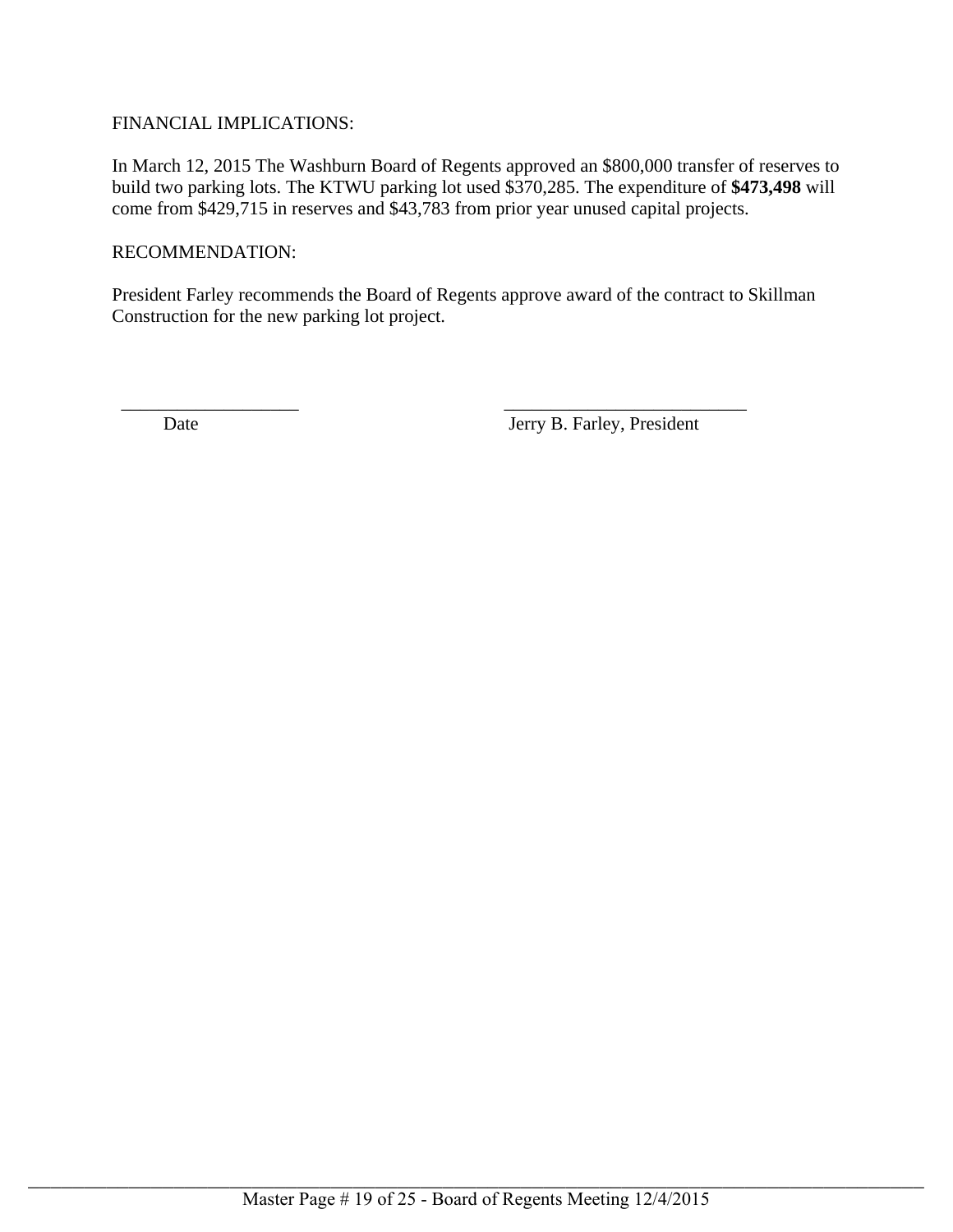# **Agenda Item No. V. B. 6. Washburn University Board of Regents**

SUBJECT: Washburn Institute of Technology Building D Renovation

# BACKGROUND:

At the April 24, 2015 Board of Regents meeting, approval was given to enter into a Construction Manager at Risk (CMAR) contract with KBS Constructors for construction services, and with Bartlett and West Consulting Engineers for design service, to renovate and upgrade Building D on the Washburn Tech Campus. This project was necessitated by the need to prepare, upgrade and build out the building spaces to accommodate the relocation of the Advanced Systems Technology (AST) program that has been located at Forbes Field. Concurrently, the electrical service was upgraded to accommodate the AST program and to provide for more teaching stations for the increased enrollment in the welding curriculum. The relocation along with all significant construction has concluded. Upon completion it became evident that there were problems in the exhaust system with the smoke and particulates from the welding process. Bartlett and West reviewed the design and rechecked the Testing and Balancing reports from the mechanical contractor to determine the cause and possible solutions. It was determined that, while it could be accommodated in the Gross Maximum Price (GMP) agreed upon by the CMAR and the University, the ventilation system chosen is not able to fully serve novice and beginning welders who are the primary users of the ventilation system. After additional testing and evaluation by Washburn Tech instructors and administration, it was agreed the current system could not meet the needs of the Washburn Tech students.

Bartlett and West provided four potential remedies that would resolve the issue, meet the goals of being fully sustainable, and provide for future growth. After extensive review, site visits, and discussions with other welding programs in the Midwest, a solution was chosen to resolve this issue. Bartlett and West along with Washburn Tech are jointly participating in resolving this issue to meet the needs of our welding program and ensure the safety of our students.

# DESCRIPTION:

This project will provide for the removal of the current ventilation system to be retrofitted and reused in the Diesel Technology Program/ Collision Repair. The current system in Diesel is 30 years old and is fast approaching the end of its useful life. A new Camfil Pollution Control ventilation system will be installed in Welding to provide an enhanced level of fume and particulates capture utilizing a canister system to collect the particulates, fully filter the air and then return the air into the welding classrooms. This new system will utilize curtains to assist in the capture of fumes and smoke and efficiently remove them from the work spaces. Work will begin as quickly as possible after engineering and procurement contractual details can be finalized.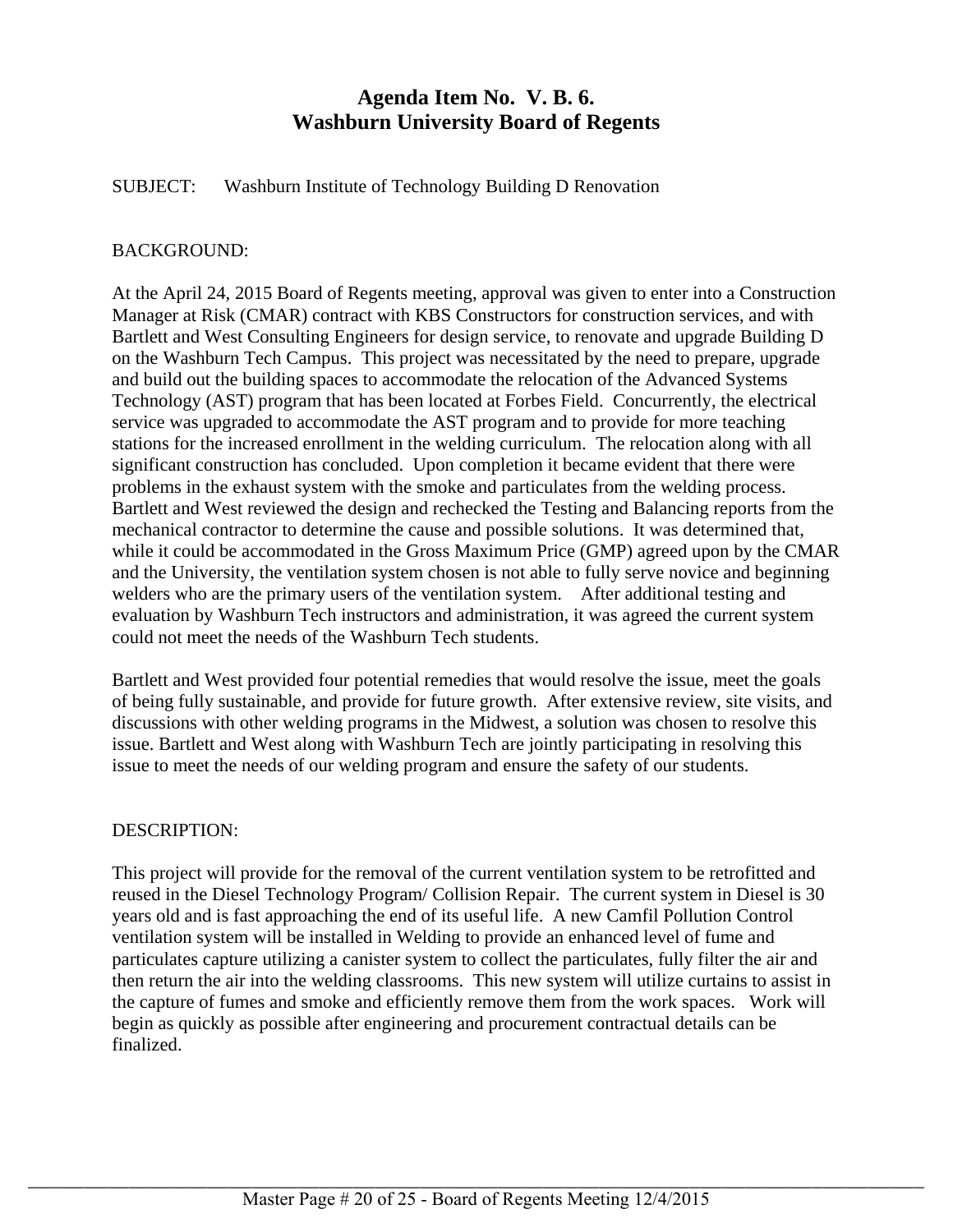# FINANCIAL IMPLICATIONS:

An additional expenditure of \$226,000 which consists of \$80,000 from current year salary savings, \$80,000 from FY16 capital outlay funds, and \$66,000 from Washburn Institute of Technology reserves.

## RECOMMENDATION:

President Farley recommends the Board of Regents increase the Gross Maximum Price (GMP) previously approved from \$1,800,000 to a new GMP of \$2,026,000 to upgrade and enhance the welding area ventilation system located in Building D.

 $\overline{\phantom{a}}$  , and the contract of the contract of the contract of the contract of the contract of the contract of the contract of the contract of the contract of the contract of the contract of the contract of the contrac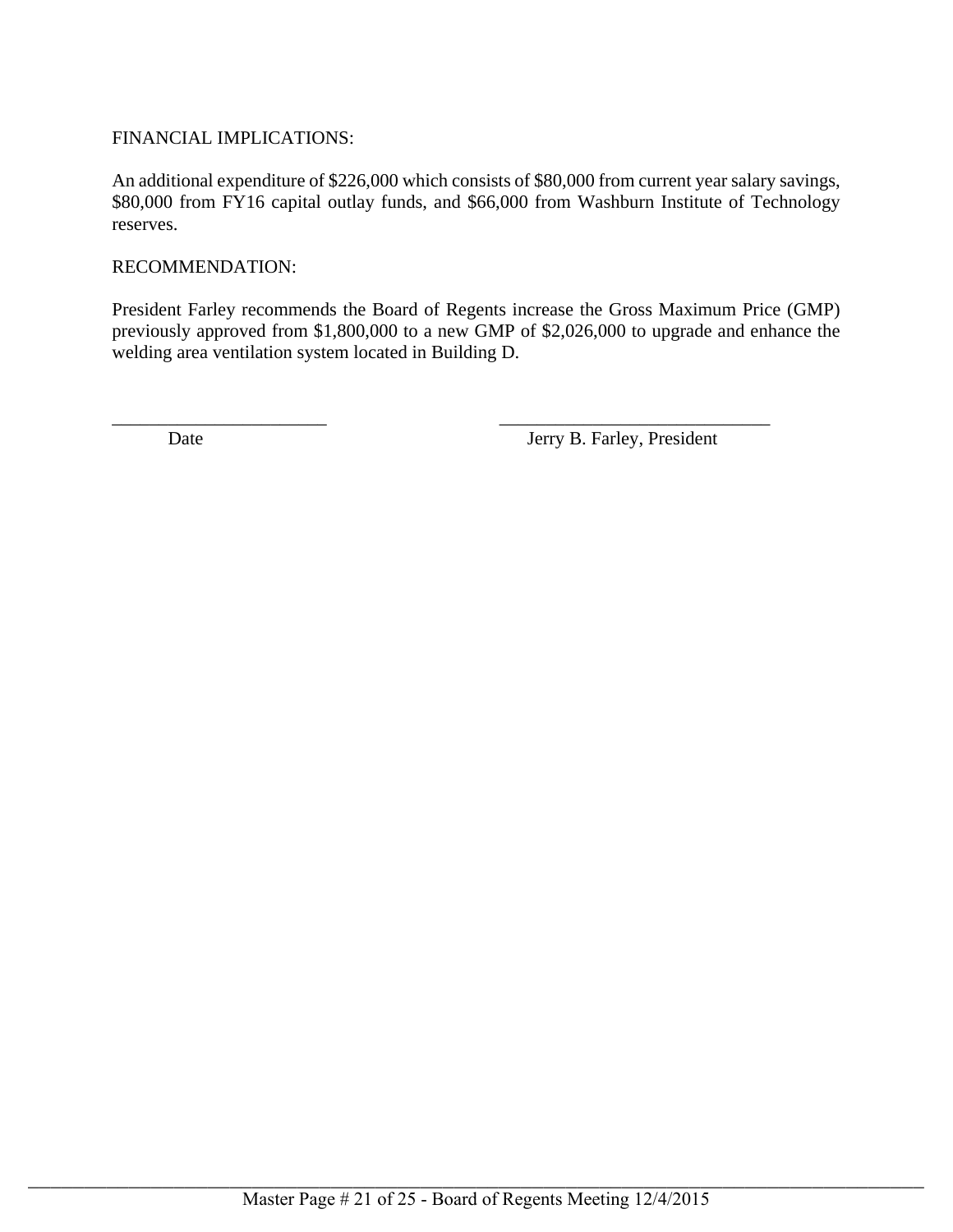# **Agenda Item No. V. B. 7. Washburn University Board of Regents**

SUBJECT: UPS/Power Distribution Unit for Washburn Data Center

## DESCRIPTION:

This project is to replace the aging power distribution unit (PDU) and uninterruptable power supply (UPS) which supports the Washburn Data Center located in the Bennett Computer Center. These units provide the continuous, clean power required by application servers and campus networking equipment supporting business, academic and general Internet access for both the Washburn and Washburn Tech campuses. Based on the age of this equipment, we are recommending this purchase now to ensure we are proactive in addressing our business continuity needs for both campuses.

ITS and Facilities have been working with Latimer, Sommers and Associates (LSA) to select the best long term solution providing additional flexibility and service for our current and future power needs. We requested bids from three companies which can supply the needed equipment; ABB, Innovative Technology Solutions (Emerson) and P3.

This bid will cover the equipment purchase. A second RFP will be conducted in February for the any construction and installation of this equipment into the Bennett Computer Center.

| <b>BID</b> |
|------------|
| \$51,545   |
| No bid     |
| No bid     |
|            |

The cost includes an 8% design fee from Latimer, Sommers & Associates which brings the total to \$55,665. While we only received one formal bid, we originally had informal quotes from each and the final bid was about \$12,000 less than their original quote, so we believe the bid process did its job.

### FINANCIAL IMPLICATIONS:

An expenditure of \$55,665 from prior years' unspent technology equipment funds.

# RECOMMENDATION:

President Farley recommends the Board of Regents approve award of a contract to Innovative Technology Solutions in the amount of \$55,665 for the purchase of a combined UPS/Power Distribution unit.

\_\_\_\_\_\_\_\_\_\_\_\_\_\_\_\_\_\_\_\_\_\_\_ \_\_\_\_\_\_\_\_\_\_\_\_\_\_\_\_\_\_\_\_\_\_\_\_\_\_\_\_\_\_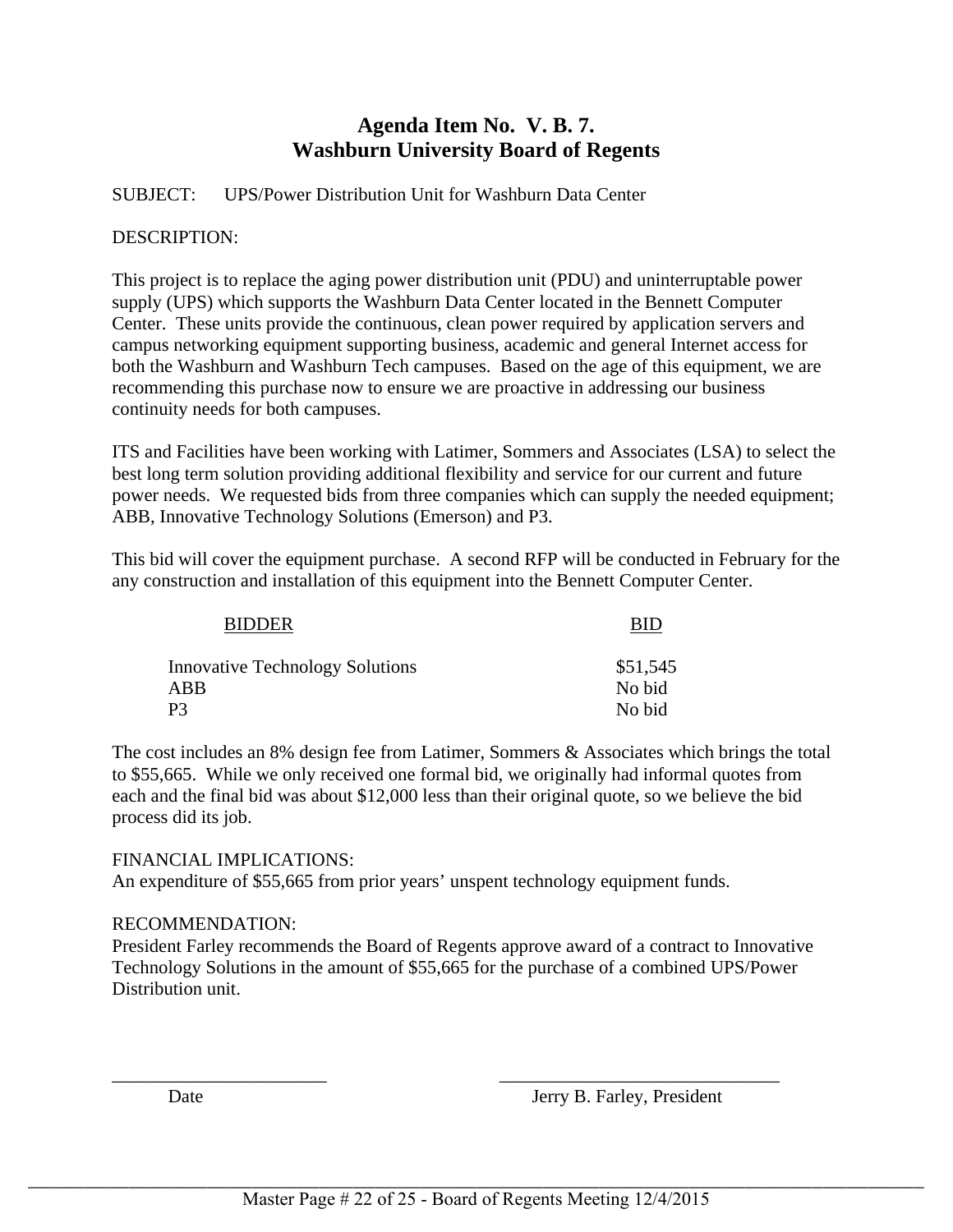# **Agenda Item No. V. B. 8. Washburn University Board of Regents**

SUBJECT: Forensic Science Program Purchase of Bunker LUMOS Fourier Transform Infrared (FT-IR) Microscope and Bruker SENTERRA Raman Spectroscopy Microscope

### DESCRIPTION:

Washburn University, through collaboration with the Kansas Bureau of Investigation (KBI) will offer students with accurate hands-on experiences using quality equipment, processes and tools. The Chemistry Department has established a teaching laboratory within the Forensic Science Building. The teaching laboratory will be offering advanced laboratory courses within this classroom that will support new and existing forensic academic programs. These courses require the use of the updated, quality equipment that is identical to what is being used by the KBI and crime labs throughout the country.

The Chemistry Department requests the purchase of the Bruker LUMOS Fourier transform infrared (FT-IR) microscope and a Bruker SENTERRA Raman Spectroscopy Microscope. This purchase will represent the identical instrument and software used by the Kansas Bureau of Investigation (KBI) chemistry laboratory. Students will be able to graduate in chemical forensic science with a working knowledge of the same instrument and protocol used by the KBI scientists. The software used for qualitative and quantitative analysis of data is the same for both instruments. Identical software allows for instructional consistency in operation of both of these instruments.

This new equipment will be housed in the KBI building within the Chemistry lab (room 200).

# FINANCIAL IMPLICATIONS:

Funding for this equipment is within the general budget (financed through State funding) outlined for forensic lab equipment.

# RECOMMENDATION:

President Farley recommends approval to award a contract to Bruker in the amount of \$224,490 for purchase of the equipment.

\_\_\_\_\_\_\_\_\_\_\_\_\_\_\_\_\_\_\_\_\_\_\_ \_\_\_\_\_\_\_\_\_\_\_\_\_\_\_\_\_\_\_\_\_\_\_\_\_\_\_\_\_\_ Date Jerry B. Farley, President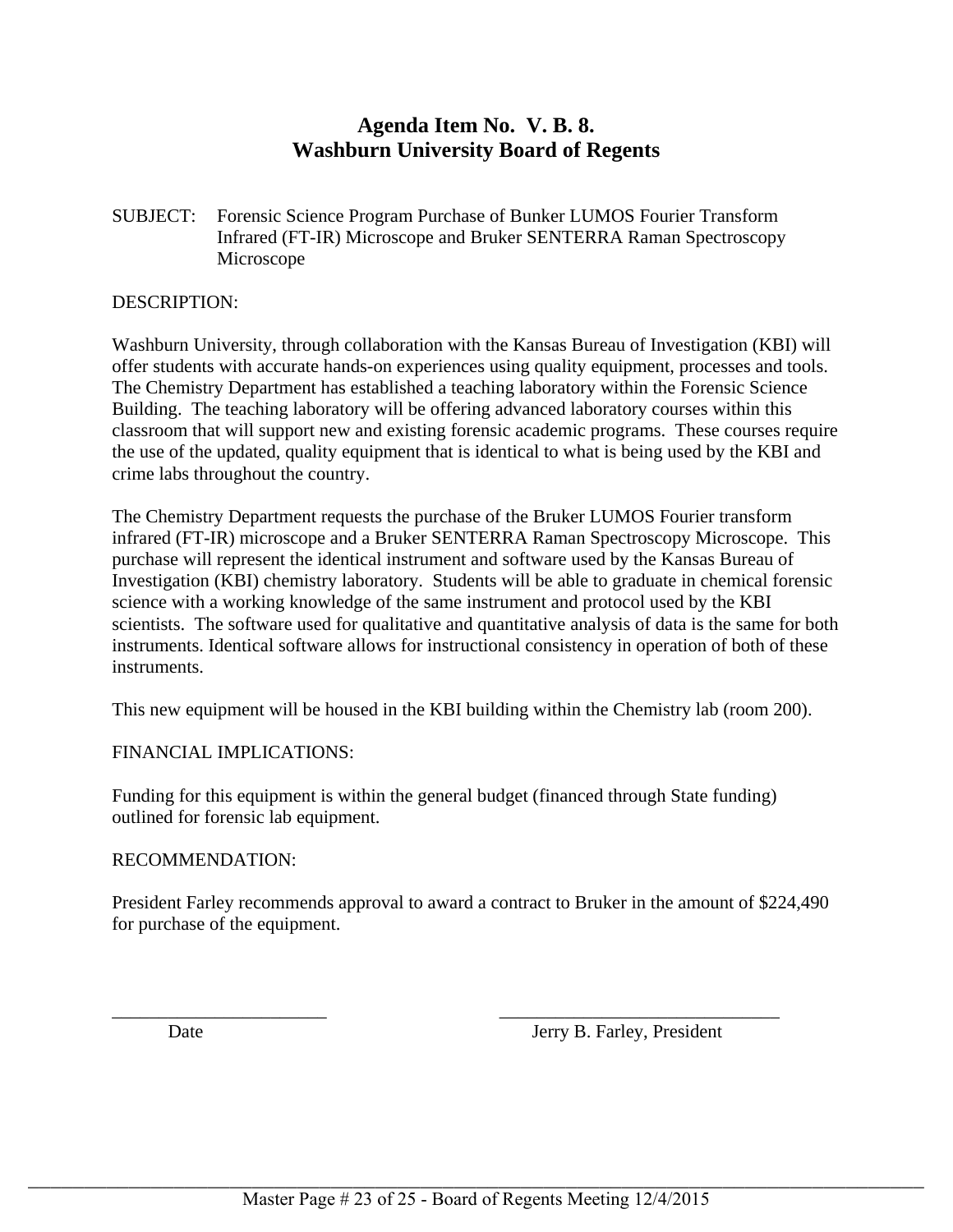# **Agenda Item No. V. B. 9. Washburn University Board of Regents**

# SUBJECT: KanTRAIN Mobile Connections Center

# DESCRIPTION:

The Round 4 TAACCCT grant's KanTRAIN Mobile Connections Center represents a collaborative outreach effort between Washburn University, the grant's lead institution, and the Kansas Department of Commerce (KDOC). The Mobile Connections Center will be operated by the KDOC at **KANSAS**WORKS centers across Kansas to prepare and connect potential KanTRAIN participants, particularly TAA-eligible and veterans, to training, employers, & employment opportunities including pre-employment assessment & training options, interactive simulations, digital tutoring, resume and soft skills assistance, offer on-site training connections, TAA Rapid Response support, and the participant follow-up needed to become job-ready and employer-hired. The KanTRAIN Mobile Connections Center will provide supportive grant services and data analytics in support of grant performance outcomes on an on-going basis through September 30, 2018.

The RFP was sent to six different vendors (Farber Specialty Vehicles, Columbus, OH; Matthew Specialty Vehicles, Greensboro, NC; OBS Inc, Canton, OH 44702; Mobile Concepts, Mount Pleasant, PA; Hawleywood RV Ranch, Dodge City, KS; and Creative Mobile Interiors, Grove City, OH.) as well as a notice posted in the Topeka Capital-Journal.

Timeline: The U.S. Department of Labor has authorized the purchase of a KanTRAIN Connections Center vehicle to be completed and received by March 31, 2016.

One bid was received. The bid came in as follows:

| <b>BIDDER</b>                                                             | <b>BID</b>                     |  |  |
|---------------------------------------------------------------------------|--------------------------------|--|--|
| <b>Farber Specialty Vehicles, Columbus, OH</b><br><b>Computers Option</b> | \$239,000 Base Bid<br>\$22,740 |  |  |
| <b>Total Bid</b>                                                          | \$261,740 Total Bid            |  |  |

In response to only one bid, Washburn's Director of Purchasing, Sherry Draper, recommends moving forward with this proposal. She believes it would be in the interest of Washburn not to put this out to bid again since this is a specialized product. In her experience with this type of RFP, you usually only get the one interested party bidding again with the same result.

KanTRAIN (\$11,997,957) is 100% funded by the U.S. Department of Labor's Trade Adjustment Assistance Community College and Career Training Program, #TC-26477-14-60-A-20.

# FINANCIAL IMPLICATIONS:

An expenditure of \$261,740 from the KanTRAIN grant budget.